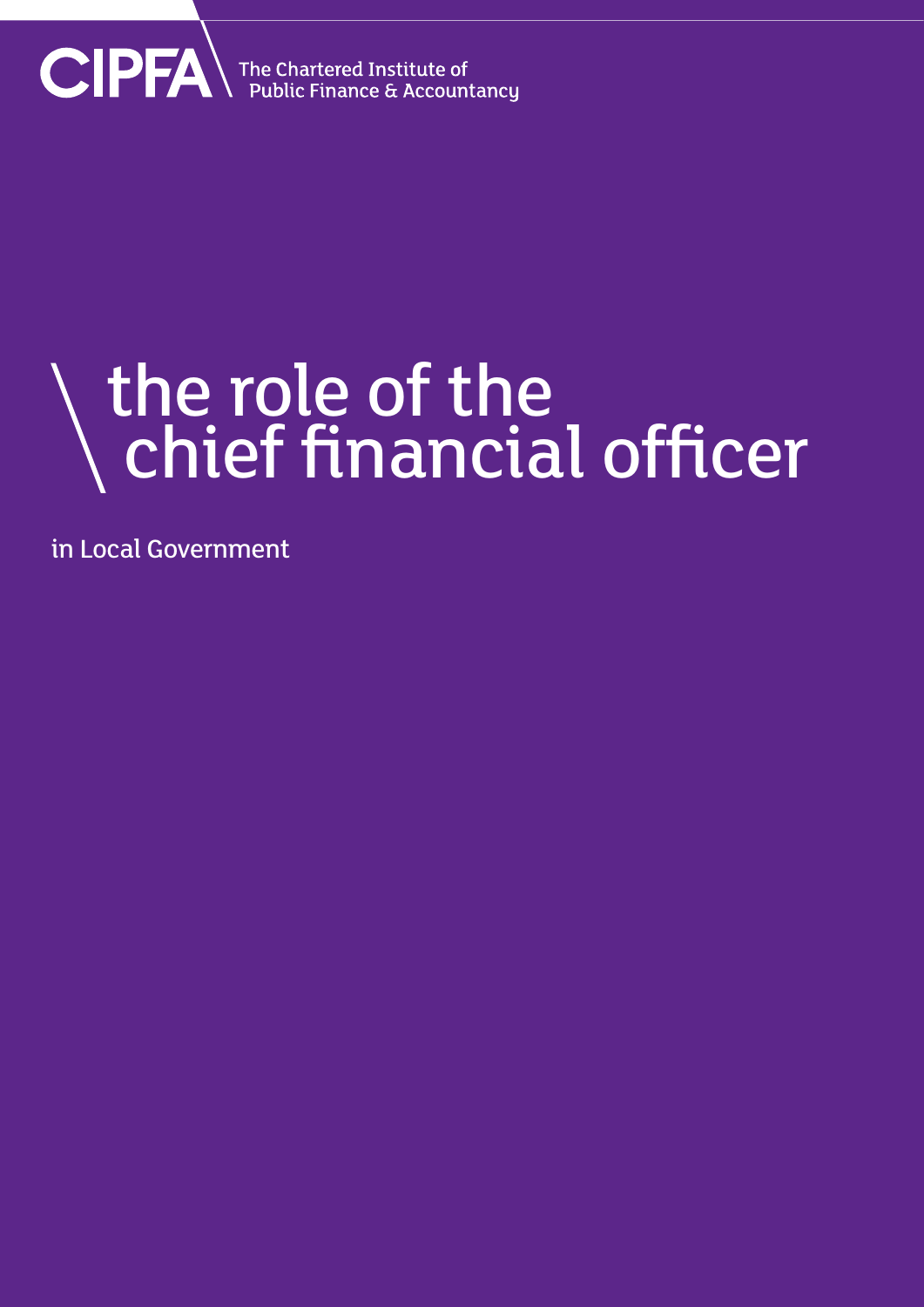#### **CIPFA Statement on the role of the Chief Financial Officer in Local Government**

#### **The chief financial officer (CFO) in a public service organisation:**

- is a key member of the leadership team, helping it to develop and implement strategy and to resource and deliver the authority's strategic objectives sustainably and in the public interest
- must be actively involved in, and able to bring influence to bear on, all material business decisions to ensure immediate and longer term implications, opportunities and risks are fully considered, and alignment with the authority's financial strategy
- must lead the promotion and delivery by the whole authority of good financial management so that public money is safeguarded at all times and used appropriately, economically, efficiently and effectively.

#### **To deliver these responsibilities the chief financial officer:**

- must lead and direct a finance function that is resourced to be fit for purpose
- must be professionally qualified and suitably experienced.

#### **Contents**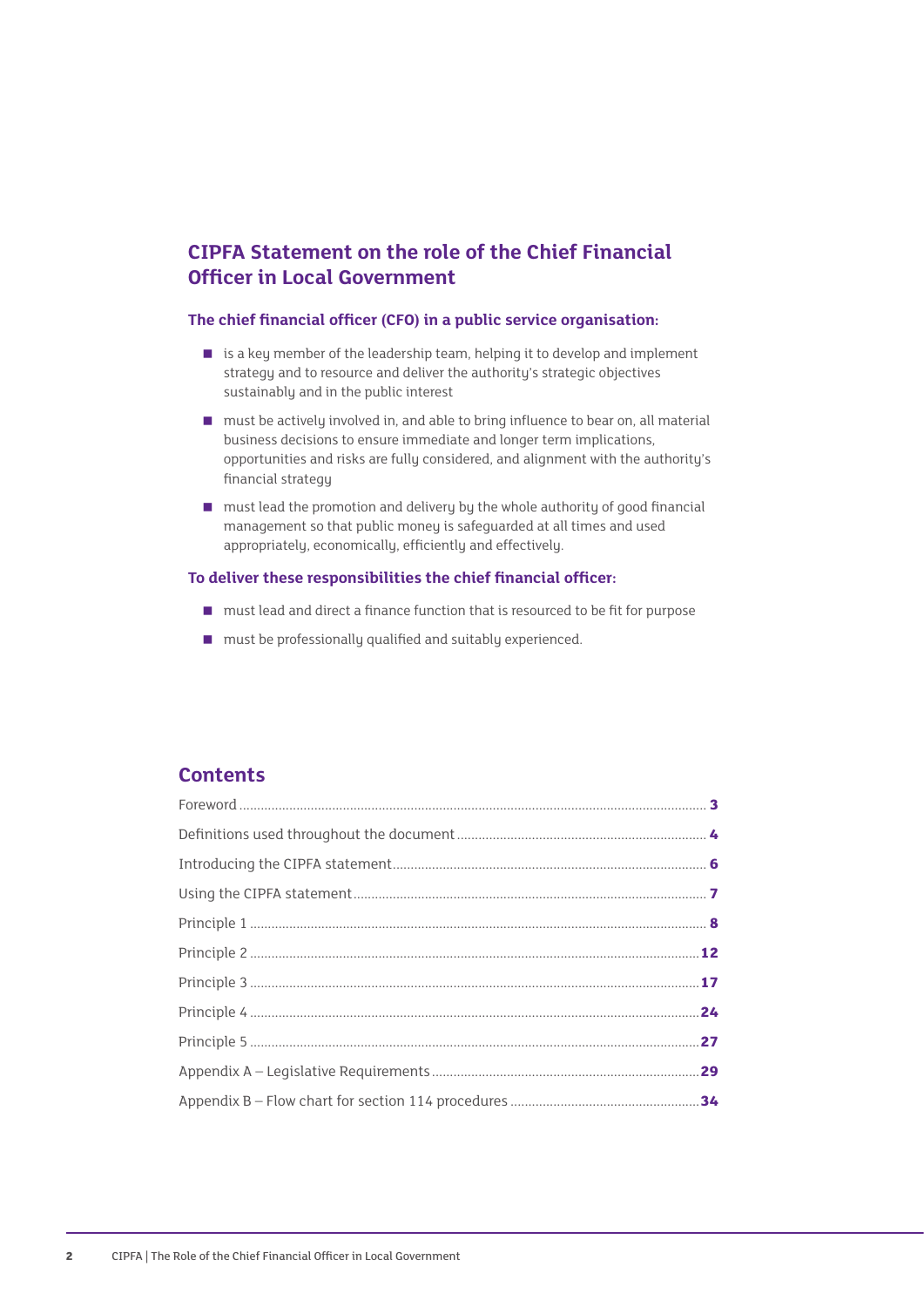### foreword

This Statement on the Role of the CFO in Local Government describes the role and responsibilities of CFOs in local government. It builds heavily on CIPFA's Statement on the Role of The CFO in Public Services<sup>1</sup> and applies the principles and roles set out in that document to Local Government.

The CFO occupies a critical position in any organisation, holding the financial reins of the business and ensuring that resources are used wisely to secure positive results. While the global financial crisis and economic downturn have made these tasks even more challenging, they have also underlined the fundamental importance of the role. Achieving value for money and securing stewardship are key components of the CFO's role

in public service organisations, a duty enshrined in legislation for the CFO in local government.

In order to support CFOs in the fulfilment of their duties and to ensure that local authorities have access to effective financial advice at the highest level, CIPFA is introducing a 'comply or explain' requirement in the annual statement of accounts.

#### **Rob Whiteman**

Chief Executive CIPFA

**1** www.cipfa.org/policy-and-guidance/reports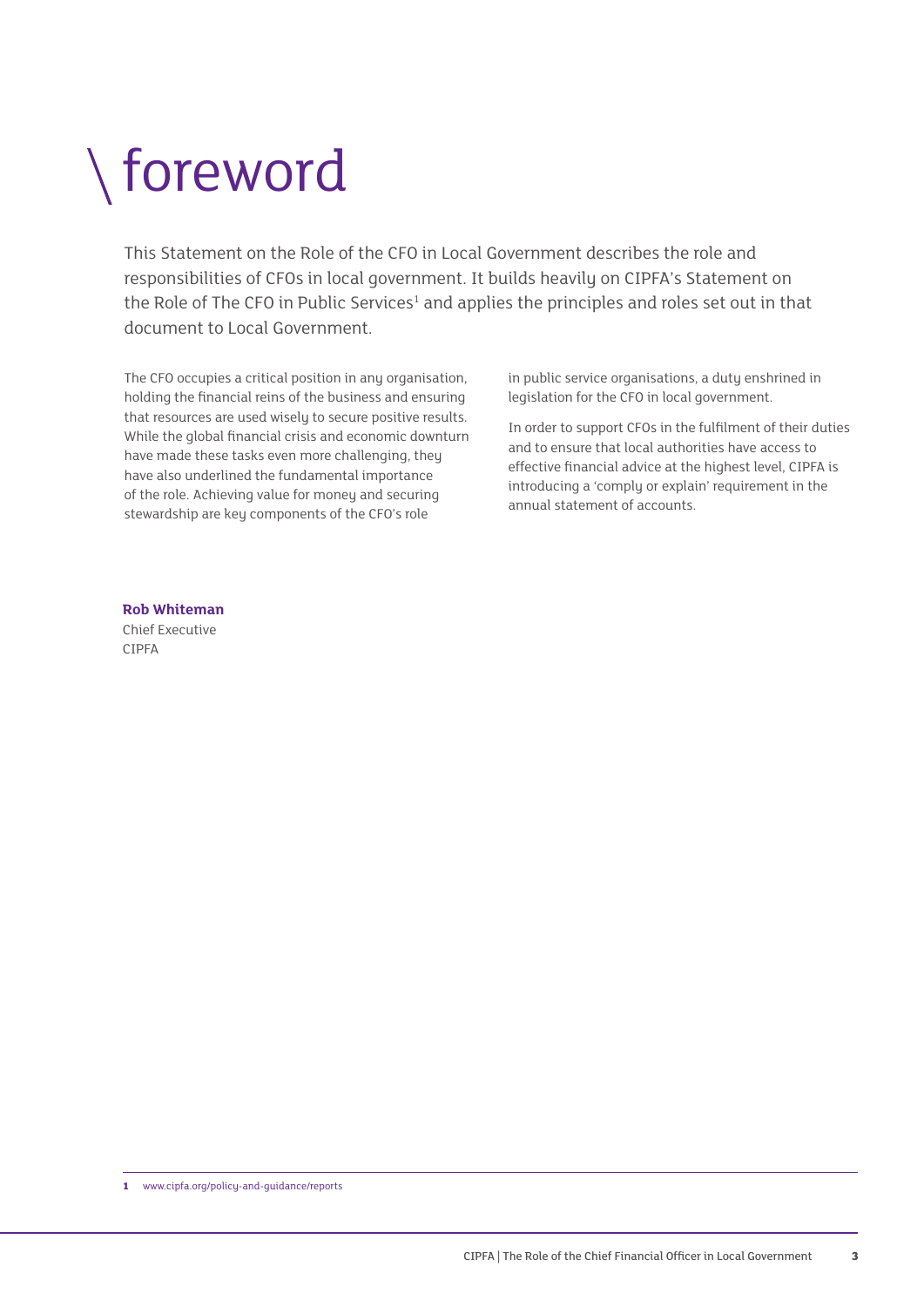### definitions used throughout the document

The public services have a variety of organisational structures and governance arrangements. Some include elected representatives, while others are wholly appointed. The following terms are used throughout the Statement in a generic sense. The Statement and the supporting guideline and requirements need to be read in the context of these. Terms in use in different parts of the public services can be substituted for the generic terms used here.

#### **Chief Financial Officer (CFO)**

The organisation's most senior executive role charged with leading and directing financial strategy and operations.

#### **Deputy Finance Officer**

Is the designated deputy finance officer for the chief finance officer.

#### **Leadership Team**

Comprises the Board and management team.

#### **Board**

The group of people charged with setting the strategic direction for the organisation and responsible for its achievement.

#### **Management Team**

The group of executive staff comprising the senior management charged with the execution of strategy.

#### **Chief Executive**

The most senior executive role in the organisation.

#### **Deputy CFO**

The deputy supports the CEO and has delegated authority.

#### **Managers**

The staff responsible for the achievement of the organisation's purpose through services/businesses and delivery to its clients/customers.

#### **Finance Function**

The staff with a prime responsibility for financial matters, located either in a central department or within business/service areas. Some functions may be outsourced.

#### **Governance2**

The arrangements in place to ensure that an organisation fulfils its overall purpose, achieves its intended outcomes for citizens and service users, and operates in an economical, effective, efficient and ethical manner.

#### **Financial Management3**

The system by which the financial aspects of a public service organisation's business are directed, controlled and influenced, to support the delivery of the organisation's goals.

#### **Audit Committee**

The governance group charged with independent assurance of the adequacy of the risk management framework, the internal control environment and the integrity of financial reporting.

**2** *The Good Governance Standard for Public Services 2004*, OPM and CIPFA, 2004 www.cipfa.org/policy-and-guidance/reports

**3** *CIPFA FM Model,* www.cipfa.org/fmmodel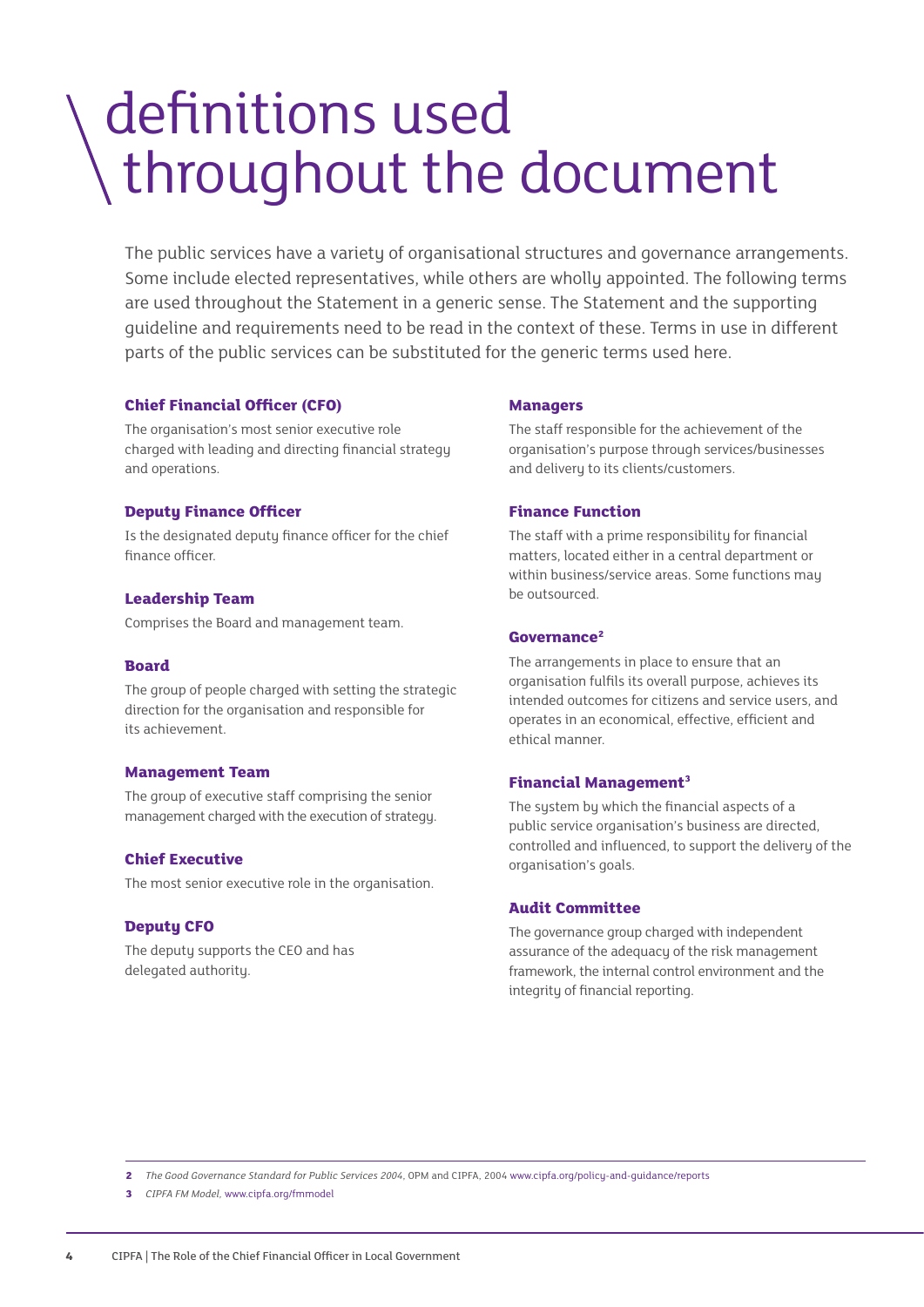#### **Internal Audit**

An assurance function that provides an independent and objective opinion to the organisation on the control environment, by evaluating its effectiveness in achieving the organisation's objectives.

#### **Head of Profession**

The leading professionally qualified accountant charged with promoting professional standards within the organisation.

#### **Annual Governance Report**

The mechanism by which an organisation publicly reports on its governance arrangements each year.

#### **Public Service Organisation**

One or more legal bodies managed as a coherent operational entity with the primary objective of providing goods or services that deliver social benefits for civic society, are not privately owned, and receive public and/or charitable funding.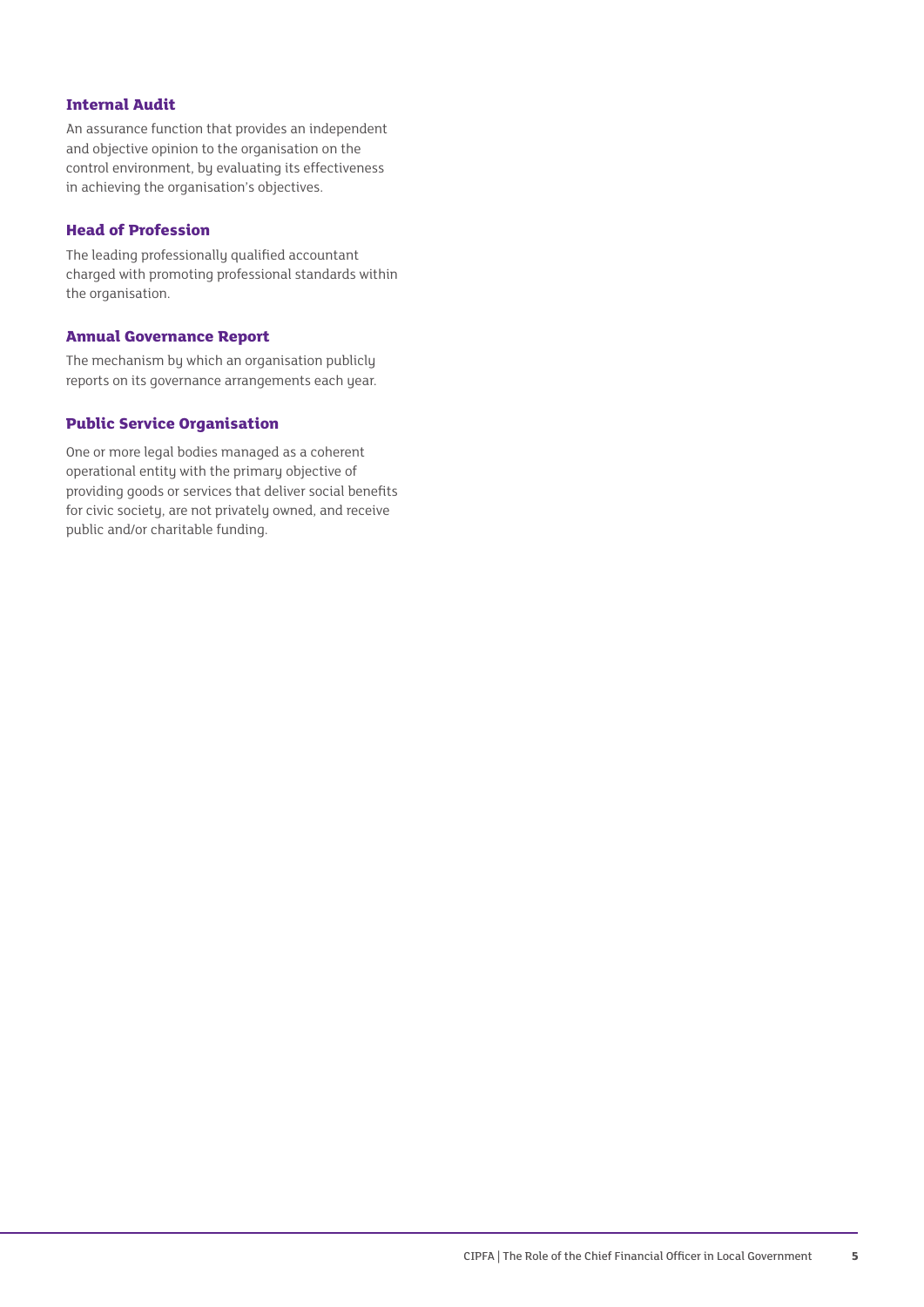### introducing the CIPFA statement

This Statement on the role of the Chief Financial Officer (CFO) in Local Government aims to give detailed advice on how to apply the overarching public services Statement within local government.

The CFO in local government is not only bound by professional standards but also by specific legislative responsibilities. This statement should also be applied to those individuals who carry out the role of deputy CFO or section 151 officer. They must have regard to the fact that delegated responsibility brings with it all the professional standards and legal responsibilities of the CFO. The role and responsibilities of the 'treasurer' were developed by case law in England and Wales. In Attorney General v De Winton 1906, it was established that the treasurer is not merely a servant of the authority, but holds a fiduciary responsibility to the local taxpayers. Section 151 of the Local Government Act 1972 requires local authorities to make arrangements for the proper administration of their financial affairs and appoint a CFO to have responsibility for those arrangements.<sup>4</sup>

Section 95 of the Local Government (Scotland) Act 1973 requires local authorities to make arrangements for the proper administration of their financial affairs and appoint a CFO to have responsibility for those arrangements. In Northern Ireland, section 54 of the Local Government Act (Northern Ireland) 1972 requires local authorities to make safe and efficient arrangements for the receipt of money paid to it and the issue of money payable by it and for those arrangements to be carried out under the supervision the chief financial officer.

This Statement sets out how the requirements of legislation and professional standards should be fulfilled by CFOs in the carrying out of their role. The Statement is not intended to be exhaustive and does not negate the personal responsibility of finance professionals to ensure that they comply with all professional standards and legislative requirements. It is intended to codify the key responsibilities of the CFO in local government and assist those carrying out that role in ensuring that they meet the key personal duties of the role. The Statement refers to CIPFA's Statement of Professional Practice with which all CIPFA members are required to comply. For members of other accountancy bodies this represents best practice within the public sector. All professional accountants should also have regard to their own body's Code of Ethics as well as that produced by International Ethics Standards Board for Accountants (IESBA) on behalf of the International Federation of Accountants (IFAC).

Contained with the appendices for completeness is a description of the legislative framework.

**<sup>4</sup>** For the Greater London Authority and its four functional bodies (Transport for London, the London Development Agency, the Metropolitan Police Authority and London Fire and Emergency Planning Authority.) the chief finance officer is not a s151 officer but a s127 officer (GLA Act 1999). For the City of London the chief finance officer the 1989 Local Government and Housing Act that places the Chamberlain in the same relationship to the Court of Common Council as applies to local authority chief financial officers to their councils.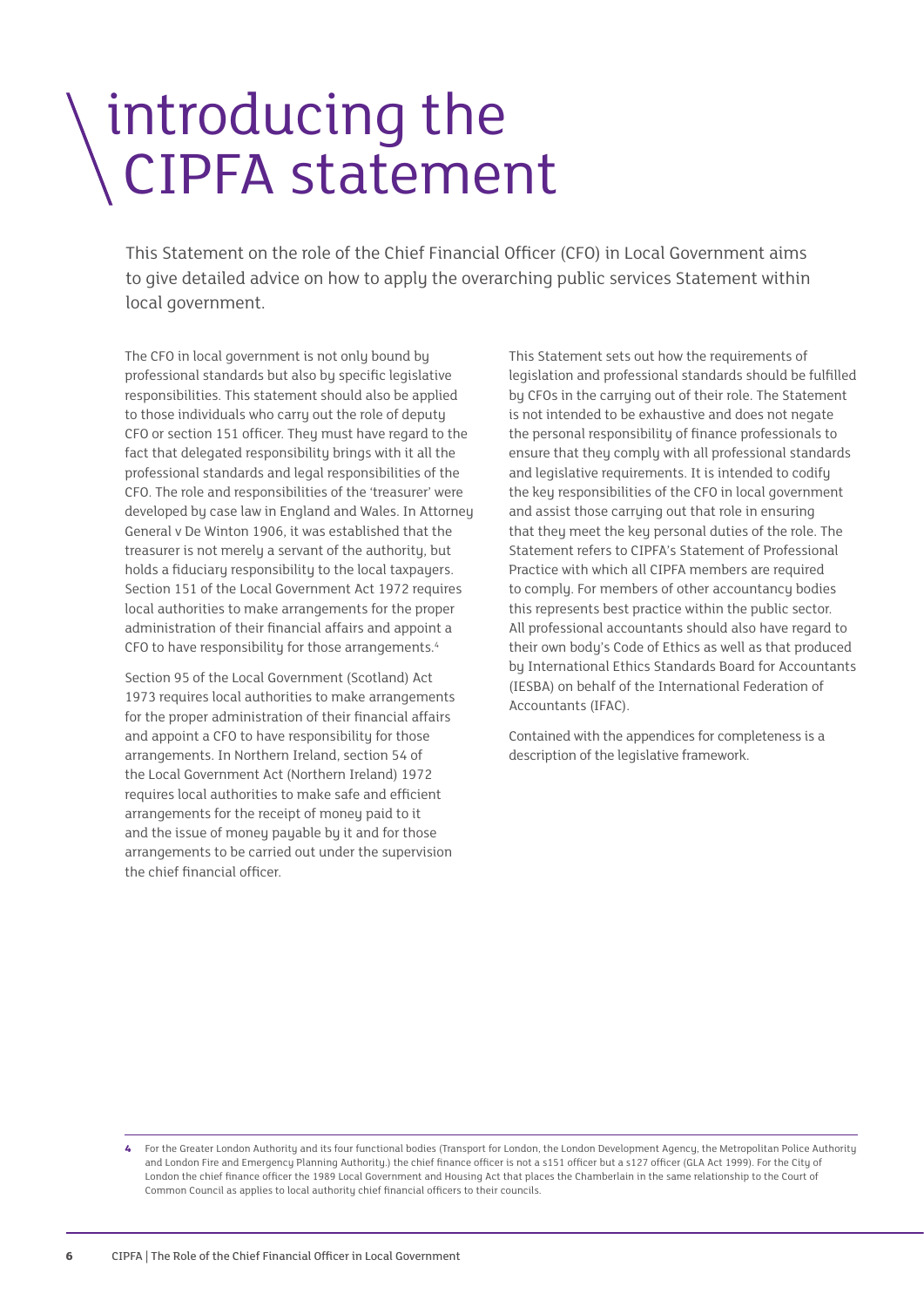### using the CIPFA statement

#### **Statement approach and structure**

The Statement sets out the five principles that define the core activities and behaviours that belong to the role of the CFO in public service organisations and the organisational arrangements needed to support them. Successful implementation of each of the principles requires the right ingredients in terms of:

- the organisation
- **the role**
- $\blacksquare$  the individual.

For each principle the Statement sets out the governance arrangements required within an organisation to ensure that CFOs are able to operate effectively and perform their core duties. The Statement also sets out the core responsibilities of the CFO role within the organisation. Many of the day-to-day responsibilities may in practice be delegated or even outsourced, but the CFO should maintain oversight and control.

Summaries of personal skills and professional standards then detail the leadership skills and technical expertise organisations can expect from their CFO. These include the key requirements of CIPFA and the other professional accountancy bodies' codes of ethics and professional standards to which the CFO as a qualified professional is bound. The personal skills described have been aligned with the most appropriate principle, but in many cases can support other principles as well.

#### **CIPFA Statement on the role of the chief financial officer (CFO) in public service organisations**

#### **The CFO in a public service organisation:**

- **1** is a key member of the leadership team, helping it to develop and implement strategy and to resource and deliver the organisation's strategic objectives sustainably and in the public interest
- **2** must be actively involved in, and able to bring influence to bear on, all material business decisions to ensure immediate and longer term implications, opportunities and risks are fully considered, and alignment with the organisation's financial strategy
- **3** must lead the promotion and delivery by the whole organisation of good financial management so that public money is safeguarded at all times and used appropriately, economically, efficiently and effectively.

#### **To deliver these responsibilities the CFO:**

- **4** must lead and direct a finance function that is resourced to be fit for purpose
- **5** must be professionally qualified and suitably experienced.

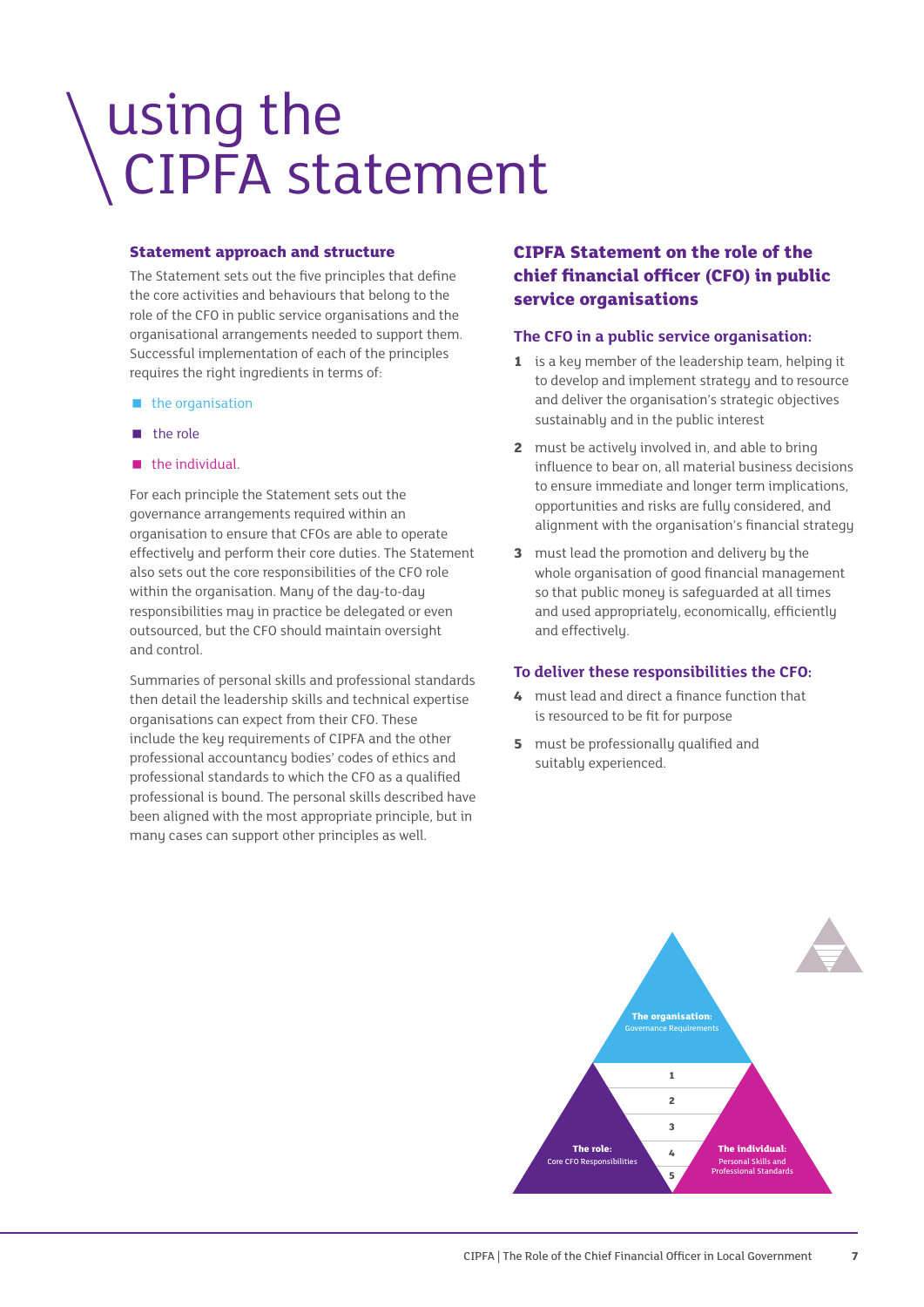# principle 1



The chief financial officer in a local authority is a key member of the leadership team, helping it to develop and implement strategy and to resource and deliver the authority's strategic objectives sustainably and in the public interest.

#### **Key member of the leadership team**

The leadership team in public services organisations takes many forms, with different mixes of executive and non–executive members and elected representatives. Collectively the leadership team are responsible for setting the strategic direction for the organisation, its implementation and the delivery of public services. In recognition of the centrality of financial issues to organisational success it is UK government policy that all government departments should have a professional CFO reporting directly to the permanent secretary with a seat on the departmental board, with a status equivalent to other Board members. HM Treasury recommends 'It is good practice for all other public sector organisations to do the same, and to operate the same standards'.<sup>5</sup> CIPFA fully supports the Treasury's recommendation.

Local authorities operate a number of different democratic models. In local authorities, therefore, the concept of the leadership team will include executive committees, elected mayors, portfolio holders with delegated powers and other key committees of the authority. The CFO should play a key role within these leadership teams whilst balancing their responsibility to advise all members.

Local authorities are required to have a suitably qualified CFO with certain defined responsibilities and powers.<sup>6</sup> The governance requirements in the Statement are that the CFO should be professionally qualified, report directly to the chief executive and be a member of the leadership team, with a status at least equivalent to other members. The Statement requires that if different organisational arrangements are adopted the reasons should be explained publicly in the authority's Annual Governance Report<sup>7</sup>, together with how these deliver the same impact.

#### **Developing and implementing organisational strategy**

All local authorities face competition for limited public funds and have to balance expenditure needs against the burden of local taxation. Many will have allocated cash limits, while others have tax raising powers. All will be concerned to examine opportunities, with suitable assessment of legal powers and risk, for building income streams, whether through attracting external grants, charging for services, or commercial activity. Strategic planning needs to be based on an understanding of the external political landscape, the authority's demand and cost drivers, and the need to manage and fund longer term commitments on a sustainable basis. Increasingly local authorities are working with statutory and in partnership, requiring strategy and development across a number of different partners. Local authorities strategic planning frameworks need to allow for this.

Finance translates ambitions and goals across the authority into a common language, so the CFO must share in the strategy development and implementation responsibilities of the leadership team. These include supporting elected representatives under the proper governance arrangements and the CFO must be in a position to provide unfettered advice to elected representatives to inform their decision making.

The CFO must also ensure the members of the leadership team have the financial capabilities necessary to perform their own roles effectively. There is a duty on the leadership team to ensure the decisions framework is sufficient to allow this, e.g. LEP and partnership decisions. The CFO must encourage continuous improvement and development to enable the authority to deliver at the highest levels. As well as having the fundamental concern for probity and control,

**5** HM Treasury 'Managing Public Money' Annex 4.1. 2007

**7** The Annual Governance Statement is currently voluntary in Scotland.

**<sup>6</sup>** The officer appointed as the CFO must, by virtue of section 113 of the Local Government Finance Act 1988 in England and Wales, be a member of a specified accountancy body. There is no equivalent statutory requirement in Northern Ireland and Scotland although in both cases, this is widely acknowledged to be good practice.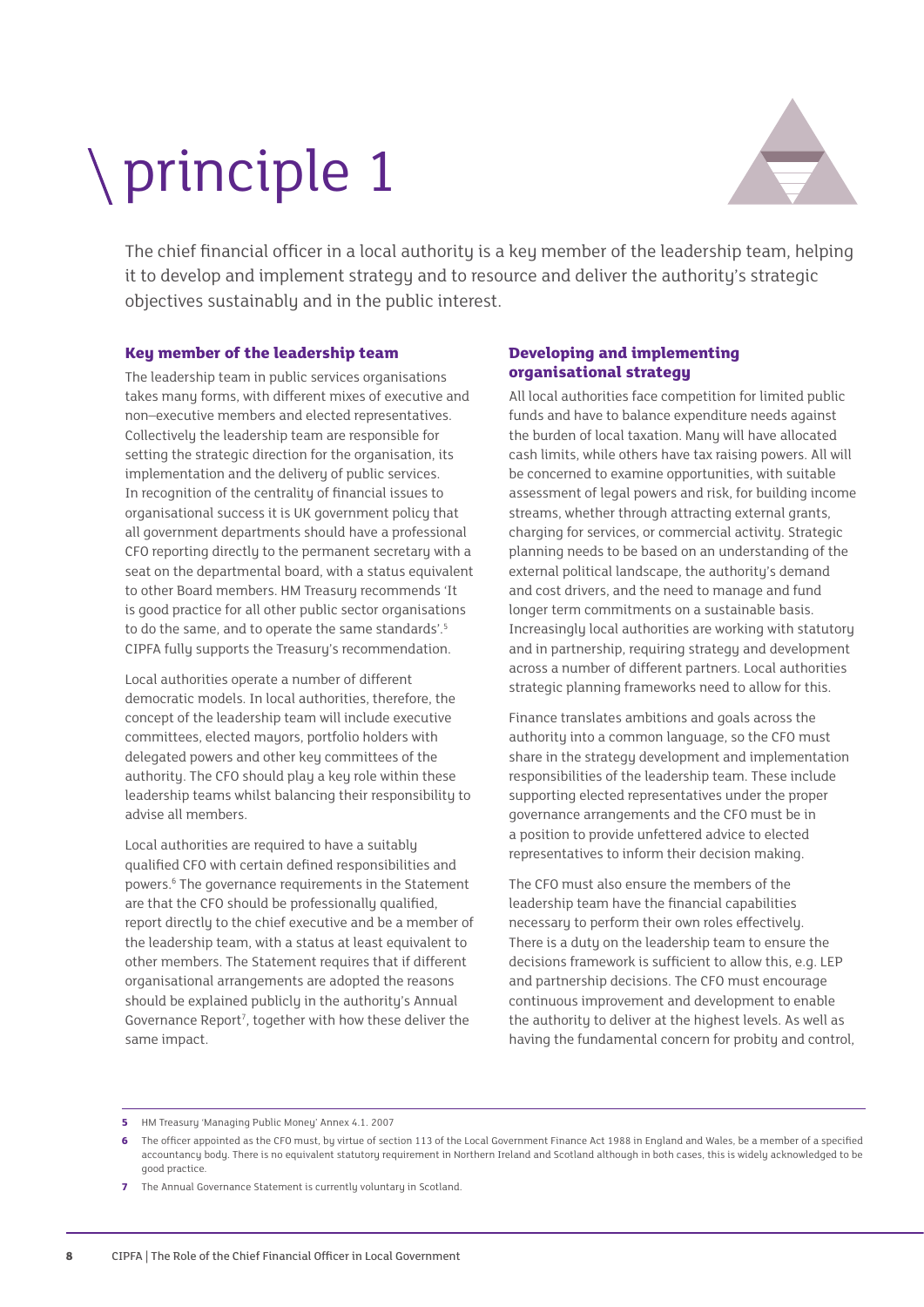the CFO must be proactive in managing change and risk, be focussed on outcomes, and help to resource the authority's plans for change and development in the public services it provides. As a key member of the leadership team, the CFO must also behave in ways that are consistent with the authority's agreed values, objectives and appetite for risk.

#### **Helping resource and deliver organisational objectives**

There is a growing trend for CFOs to hold a range of different responsibilities beyond finance, including managing other services or leading change programmes. Whilst these can develop the individual as a corporate manager, authorities must not let the CFO's core financial responsibilities be compromised through creating too wide a portfolio. Dilution and/ or overload in the role of the CFO can result in poor financial outcomes for the authority. Setting out the core CFO responsibilities in this Statement is intended to allow local authorities and their CFOs to assess their job descriptions to ensure that their core finance responsibilities can be properly performed.

Local authorities also need to engage with partners through a range of collaborative or commissioned relationships in order to realise their goals. Partnership working and the focus on community outcomes mean that the CFO needs to understand the financial risks and potential liabilities that may impact on the authority and have appropriate involvement in partnerships' business decisions. The CFO must therefore work to develop strong and constructive working relationships with key decision makers in partner organisations. Where the CFO is providing advice to partner bodies and organisations it remains the CFO's responsibility to ensure that where actual or potential conflicts of interest may occur, the local authority has access to appropriate financial advice independent of that partnership.

#### **Delivering the authority's strategic objectives sustainably and in the public interest**

Local authorities have a corporate responsibility to operate within available resources and to remain financially sound over the short-, medium- and longerterm. Maximising public value involves an appreciation of user needs, expectations and preferences, and the planning process must allow for their involvement and influence. The internal process to determine priorities often then needs to grapple with service rationing and difficult trade-offs between different groups of service users, as well as between present and future benefits. The overarching long-term need to match financial resources to the authority's purposes and policies, within constraints of affordability, taken

with the responsibility to citizens and taxpayers for financial stewardship, mean that the CFO must contribute actively to cross organisational issues and to corporate decision making to match resources to the authority's objectives.

Public finance is complex and highly regulated, and the CFO must contribute expert technical advice and interpretation. CFOs must act in the public interest, even if necessary against a perceived organisational interest. In some types of public service organisation, including local authorities, this professional obligation is given statutory backing, and a fiduciary duty is established in case law. In Attorney General v De Winton 1906, it was established that the treasurer is not merely a servant of the authority, but holds a fiduciary responsibility to the local taxpayers. This remains applicable to the CFO.

Section 151 of the Local Government Act 1972 requires that every local authority in England and Wales should "... make arrangements for the proper administration of their financial affairs and shall secure that one of their officers has responsibility for the administration of those affairs". Section 95 of the Local Government (Scotland) Act 1973 substantially repeats these words for Scottish authorities. In Northern Ireland, section 54 of the Local Government Act (Northern Ireland) 1972 requires that "a council shall make safe and efficient arrangements for the receipt of money paid to it and the issue of money payable by it and those arrangements shall be carried out under the supervision of such officer of the council as the council designates as its CFO".

The CFO's duties in England and Wales were significantly extended by section 114 of the 1988 Act which requires a report to all the local authority's members to be made by that officer, in consultation with the monitoring officer (MO) and head of paid service, if there is or is likely to be unlawful expenditure or an unbalanced budget. Section 114 does not apply to Scotland – instead the requirement to set a balanced budget is established in s108(2) of the Local Government (Scotland) Act 1973 and s93(3) of the Local Government Finance Act 1992. In Northern Ireland, the equivalent duty – whilst not specified in statute – would rest with the authority's CFO in keeping with the statutory responsibility under section 54 of the Local Government Act (Northern Ireland) 1972.

As holders of the 'red card', the CFO must exercise a professional responsibility to intervene in spending plans in order to maintain the balance of resources so that the authority remains in sound financial health. To ensure that the necessary corrective action is implemented, the CFO must have direct access to the chief executive, other leadership team members, the audit committee and also to external audit.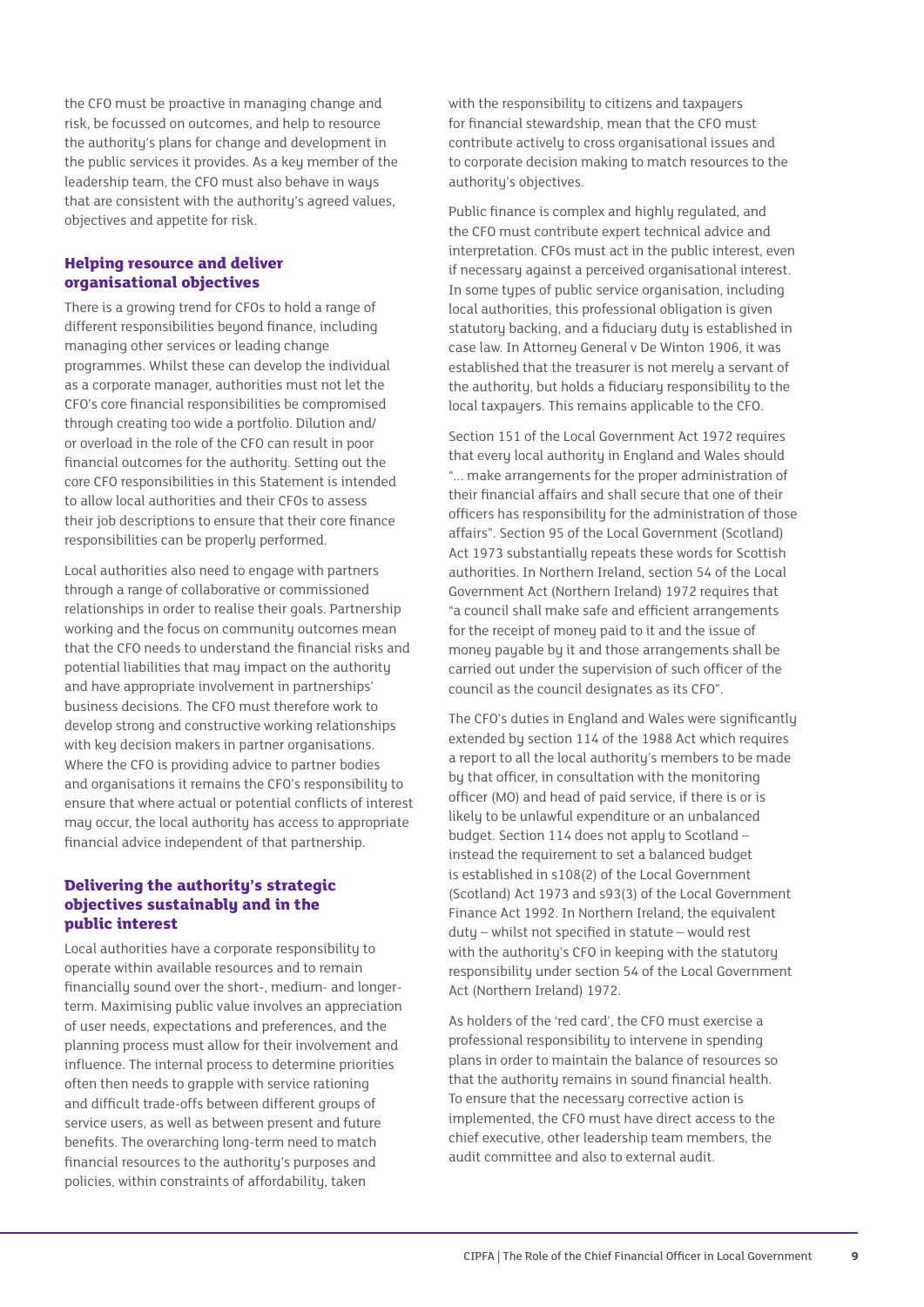

#### **Governance requirements Principle 1**

- **Set out a clear statement of the respective roles and responsibilities of the leadership team and its** members individually.
- **Example 1** Ensure that the CFO reports directly to the chief executive and is a member of the leadership team with a status at least equivalent to other members.
- If different organisational arrangements are adopted, explain the reasons publicly, together with how these deliver the same impact.
- Determine a scheme of delegation and reserve powers, including a formal schedule of those matters specifically reserved for collective decisions by the Board, and ensure that it is monitored and updated.
- Ensure that authority's governance arrangements allow the CFO:
	- to bring influence to bear on all material business decisions
	- direct access to the chief executive, other leadership team members, the audit committee and external audit.
- $\blacksquare$  Review the scope of the CFO's other management responsibilities to ensure financial matters are not compromised.
- Assess the financial skills required by members of the leadership team and commit to develop those skills to enable their roles to be carried out effectively.
- Review partnership arrangements to ensure that the authority always has access to financial advice in relations to its role in partnership.



#### **Core CFO responsibilities Principle 1**

- **n** Contributing to the effective leadership of the authority, maintaining focus on its purpose and vision through rigorous analysis and challenge.
- Contributing to the effective corporate management of the authority, including strategy implementation, cross organisational issues, integrated business and resource planning, risk management and performance management.
- Supporting the effective governance of the authority through development of
	- $-$  corporate governance arrangements, risk management and reporting framework<sup>8</sup>
	- corporate decision making arrangements.
- $\Box$  Contributing to the development of public service partnership to deliver objectives.
- $\blacksquare$  Leading or promoting change programmes within the authority.
- **E** Leading development of a medium-term financial strategy and the annual budgeting process to ensure financial balance and a monitoring process to ensure its delivery.

**<sup>8</sup>** CIPFA LAAP 99 Bulletin on Local Authority Reserves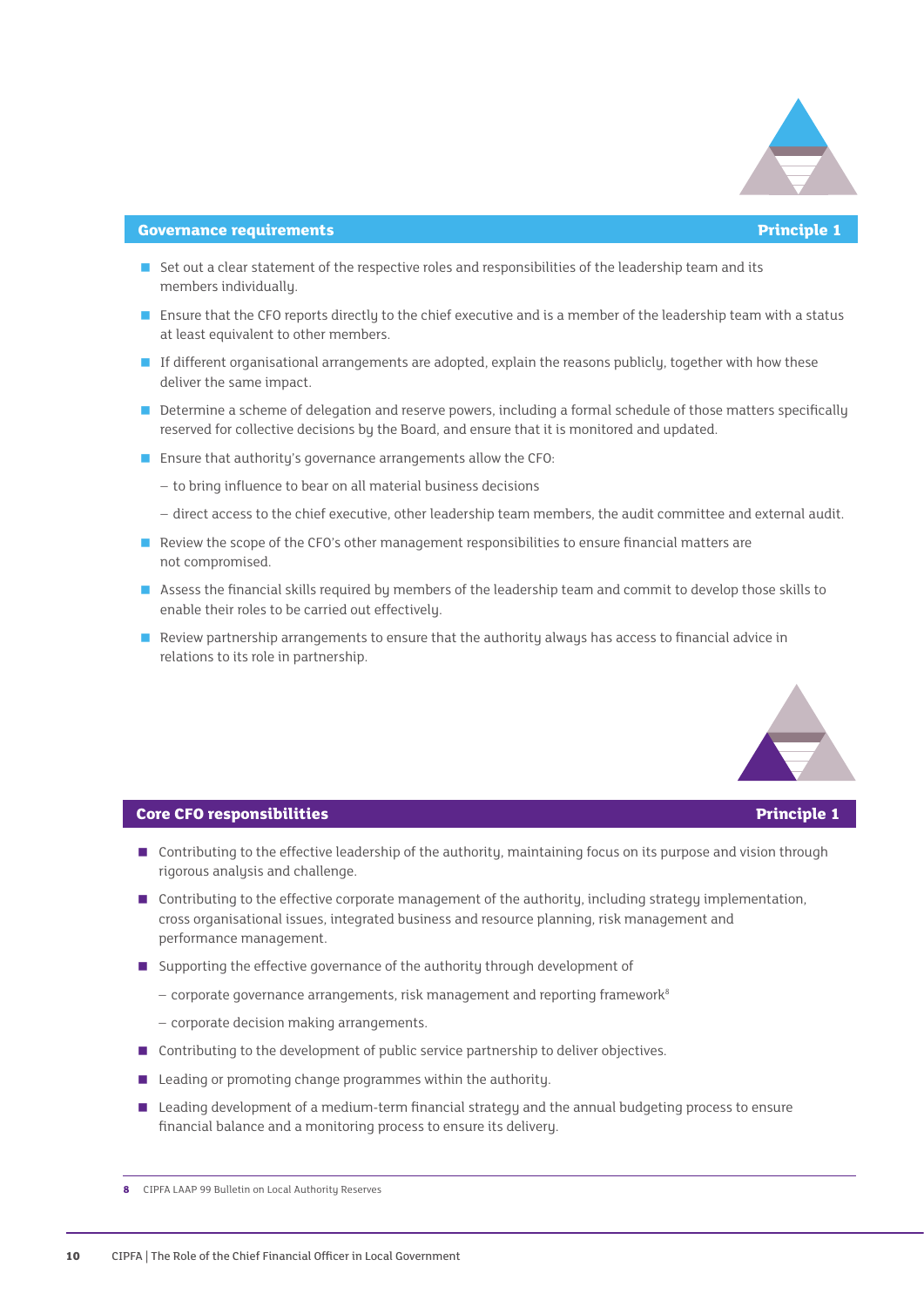

#### **Personal skills and professional standards Principle 1**

- Role model, energetic, determined, positive, robust and resilient leadership, able to inspire confidence and respect, and exemplify high standards of conduct.
- Adopt a flexible leadership style, able to move through visioning to implementation and collaboration/ consultation to challenge as appropriate.
- **Build robust relationships both internally and externally.**
- Work effectively with other leadership team members with political awareness and sensitivity.
- Support collective ownership of strategy, risks and delivery.
- Address and deal effectively with difficult situations.
- < Demonstrate best practice in change management and leadership.
- < Balance conflicting pressures and needs, including short- and longer- term trade-offs.
- **Example 1** Facilitate the growth of effective partnerships whilst balancing the need to protect the individual financial position.
- **Demonstrate strong commitment to innovation and performance improvement.**
- Manage a broad portfolio of services to meet the needs of diverse communities.
- Facilitate the growth of effective partnership enabling improved service delivery.
- < Maintain an appropriate balance between the technical financial aspects of the CFO role and broader focus on the environment and stakeholder expectations and needs.
- Complu with the IFAC Code of Ethics for Professional Accountants, as implemented bu local regulations and accountancy bodies, as well as other ethical standards that are applicable to them by virtue of their professional status as a member of CIPFA or another accountancy institute. The fundamental principles set out in the Code are integrity, objectivity, professional competence and due care, confidentiality, and professional behaviour. Impartiality is a further fundamental requirement of those operating in the public services.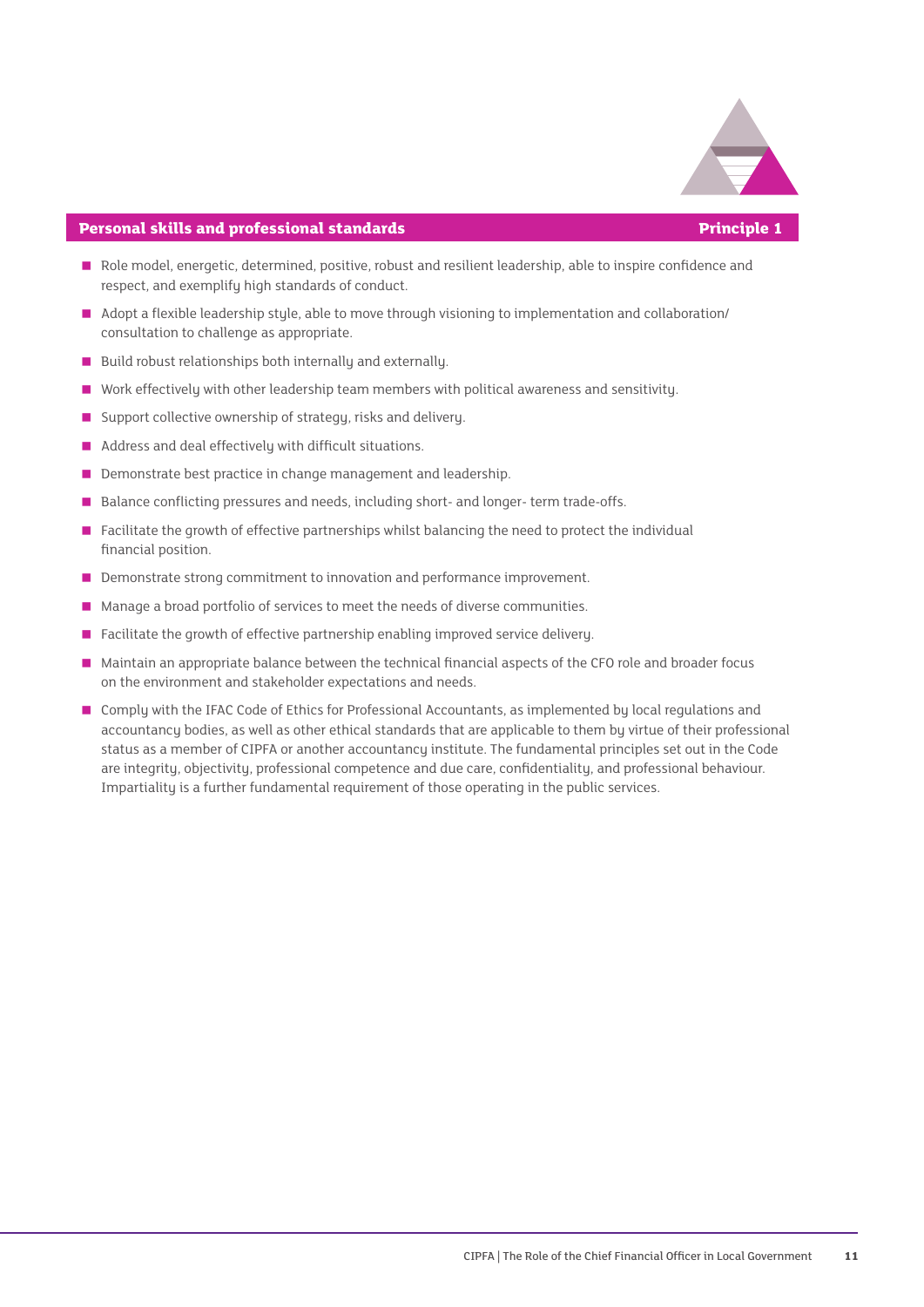# principle 2



The CFO in a local authority must be actively involved in, and able to bring influence to bear on, all material business decisions to ensure immediate and longer term implications, opportunities and risks are fully considered, and alignment with the authority's overall financial strategy.

#### **Responsibility for financial strategy**

No organisation can achieve its goals effectively without proper structures for allocating and optimising the use of resources. The centrality of finance means the CFO must play the lead role in advising and supporting the leadership team in turning policy aspirations into reality by aligning financial planning with the vision and strategic objectives for the authority.

Within the overall corporate governance and management structure, the CFO has direct responsibility for leading development and implementation of the financial strategy necessary to deliver the authority's strategic objectives sustainably. The CFO must therefore work closely with decision makers to establish a medium- to long-term strategy that ensures the financial sustainability of the authority. This may require the CFO to provide comprehensive advice on alternative delivery models to inform debate.

The CFO must also develop and manage resource allocation models to optimise service outputs and community benefits within funding constraints and any tax raising limits. In implementing these models, the CFO must ensure that the financial and risk implications of policy initiatives are analysed and appropriately addressed. Models must encompass partnership working, alternative delivery models, capital investment programmes and annual operations, as well as financial targets and benchmarks. They must also take into account future commitments, resources available and the desirable levels of reserves, to ensure that the authority's finances remain sustainable.

The statutory guidance issued by the Secretary of State under the 2000 Local Government Act (England and Wales) advises that local authorities will need to ensure that the CFO and the monitoring officer have

access as necessary to meetings and papers and that members must consult with him/her regularly.10 The advice continues that the finance director will have an important role in the management of the local authority in particular by:

- $\Box$  contributing to corporate management in particular to the provision of professional financial advice
- maintaining financial administration and stewardship
- supporting and advising all members and officers in their respective roles
- $\blacksquare$  examining alternative delivery models and supporting members in their understanding of each approach
- $\blacksquare$  providing financial information to the media, members of the public and the community.

There is no equivalent legislative requirement in Scotland or Northern Ireland, but the guidance is equally relevant.

#### **Influencing decision making**

Local authorities must be rigorous in their decision making, be explicit about the reasons for their decisions and record the supporting information and expected impact. This requires the CFO to be actively involved in, and able to bring influence to bear on all material business decisions whenever and wherever they are taken.

The CFO must be able to advise the leadership team directly, including elected representatives, in order to discharge responsibilities in relation to the authority's financial health and long-term viability. The CFO must therefore be a persuasive and confident communicator with the status and credibility to challenge others,

**10** In Wales the statutory guidance does not include this reference but implies that this should be the case.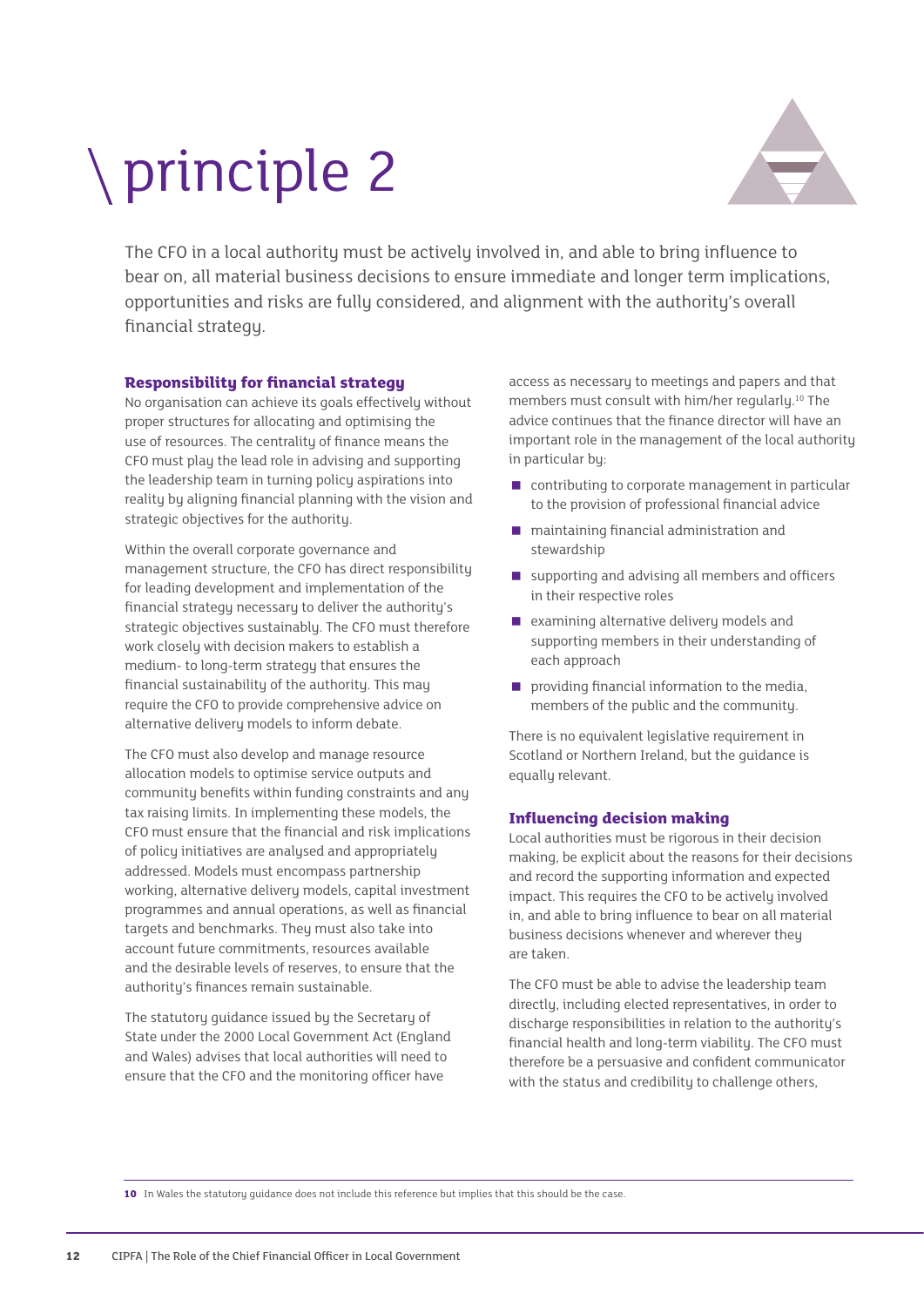and influence material business decisions. The CFO's advice and reports to the leadership team must be clear, concise, relevant and timely, highlighting issues that the team needs to be aware of, and options for action.

The CFO must also work to develop strong and constructive working relationships with both the executive and non executive members of the authority's leadership, creating mutual respect and effective communication. Providing information and advice to elected officials as a public servant will call on an understanding of ethics, the wider public interest, and diplomacy.

The Local Government Act 2003 and Local Government Scotland Act 2003 emphasise the importance of sound and effective financial management. In relation to capital financing there is a statutory requirement for each local authority to set and arrange their affairs to remain within prudential limits for borrowing and capital investment. Advice on fulfilling this responsibility is set out in CIPFA's Prudential Code.<sup>11</sup>

In England and Wales there is also a statutory duty on the CFO to report to the authority, at the time the budget is considered and the council tax set, on the robustness of the budget estimates and the adequacy of financial reserves. This is a public report. In addition, the Secretary of State in England or the National Assemblu for Wales have reserve powers to specifu in regulations a statutory minimum level of reserves that will be used if authorities fail to remedy deficiencies or run down reserves against the advice of the CFO. There is no equivalent specific legislation in Scotland or Northern Ireland.

The CFO also has a key role to play in fulfilling the requirements of the statutory duty to keep the authority's finances under review during the year and take action if there is evidence that financial pressures will result in a budget overspend or if there is a shortfall in income  $12$ 

#### **Financial information for decision makers**

At all levels in the authority those taking decisions must be presented with relevant, objective and reliable financial analysis and advice, clearly setting out the financial implications and risks.

The CFO has an important role in ensuring necessary financial information and advice is provided to the leadership team and decision makers at all levels across the authority. Meaningful financial analysis and robust and impartial interpretation is a key component in performance management, asset management, investment appraisal, risk management and control.

Although not a specific responsibility of CFOs alone, they – along with the monitoring officer and chief legal officer (CLO) – should be alert to the 'Wednesbury' rules<sup>14</sup> which emphasise the importance of ensuring that when developing policy all relevant matters are properly considered. The judgement in the case stated that an authority's action in exercise of a statutory discretion would only be regarded unreasonable, in excess of the powers given by Parliament and therefore invalid if:

- in making its decision it took into account matters which it ought not to take into account, or
- $\blacksquare$  it did not take into account matters which it should have taken into account, or
- $\blacksquare$  even if the two previous conditions were satisfied the conclusion was so unreasonable that no reasonable authority could ever come to it.

These principles apply regardless of whether decisions on policy are taken by individual members or collectively. In order to demonstrate that these principles have been observed it is important that policy decisions and the associated advice are – as a matter of routine – well and clearly documented. The 'Wednesbury' rules do not apply specifically in Scotland or Northern Ireland, but adherence to these will demonstrate good governance and proper decision making.

**<sup>11</sup>** The Prudential Code for Capital Finance in Local Authorities, CIPFA www.cipfa.org/publications

**<sup>12</sup>** Associated Provincial Picture Houses v Wednesbury Corporation (1948).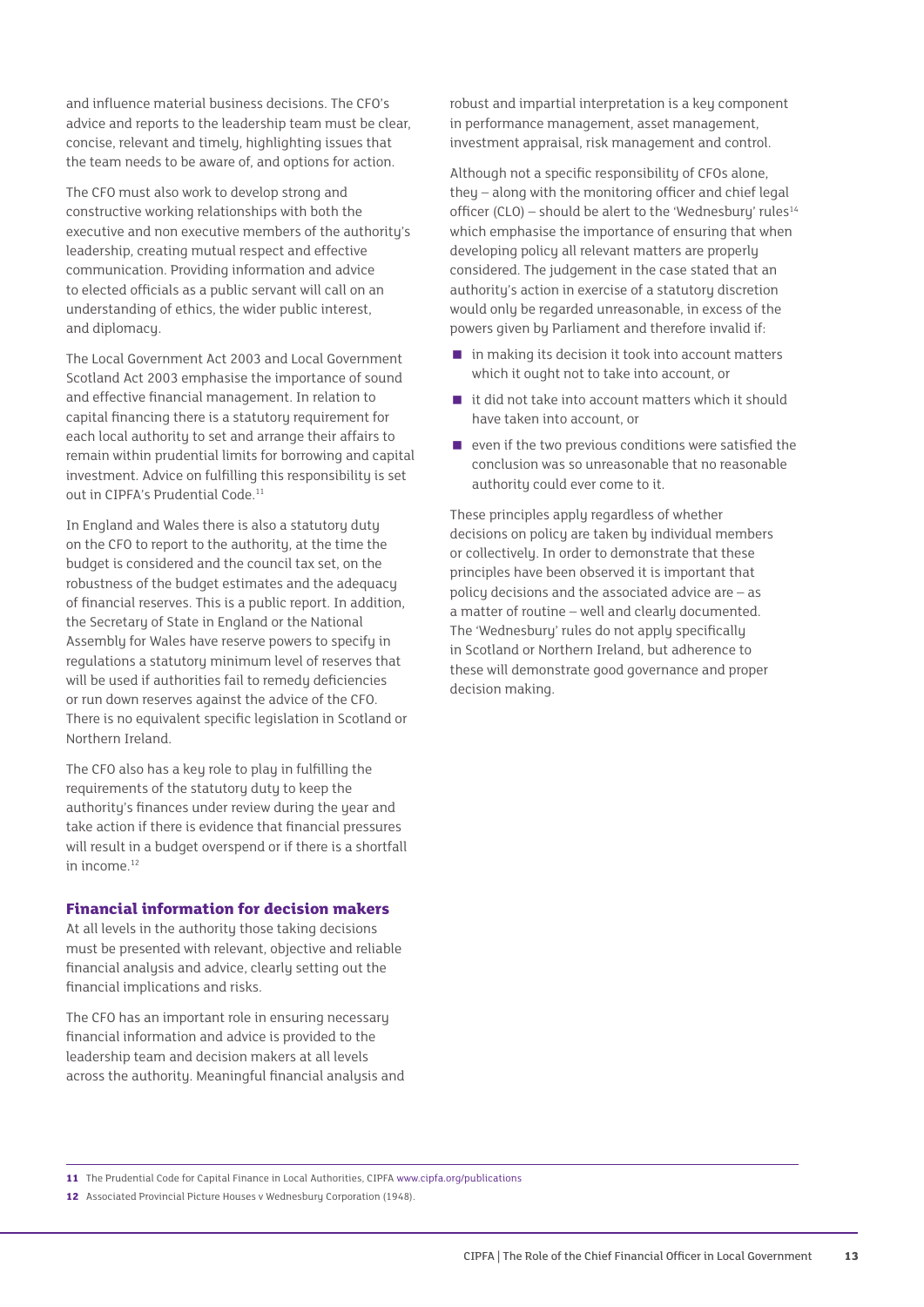

#### **Governance requirements Principle 2**

- **Establish a medium-term business and financial planning process to deliver the authority's strategic objectives,** including:
	- a medium-term financial strategy to ensure sustainable finances
	- a robust annual budget process that ensures financial balance
	- a monitoring process that enables this to be delivered.
- **Ensure that these are subject to reqular review to confirm the continuing relevance of assumptions used.**
- **E** Ensure that professional advice on matters that have financial implications is available and recorded well in advance of decision making and used appropriately.
- **EXTENSION CONTERVIER IS UPPEN**'s quidance. That the solutions are robust and reserves adequate, in line with CIPFA's quidance.
- **Ensure that those making decisions are provided with information that is fit for purpose relevant, timely and** giving clear explanations of financial issues and their implications.
- **Ensure that timely, accurate and impartial financial advice and information is provided to assist in decision** making and to ensure that the authority meets its policy and service objectives and provides effective stewardship of public money and value for money in its use.
- **Ensure that the authority maintains a prudential financial framework; keeps its commitments in balance with** available resources; monitors income and expenditure levels to ensure that this balance is maintained and takes corrective action when necessary.
- **Ensure the authority understands the budgetary commitment of a contracted service including the longer term** financial implications.
- **E** Ensure that advice is provided on the levels of reserves and balances in line with good practice quidance<sup>13</sup>
- < Ensure compliance with CIPFA's *Prudential Code for Capital Finance in Local Authorities* and CIPFA's *Treasury Management in the Public Services Code of Practice.*
- **Ensure that appropriate management accounting systems, functions and controls are in place so that finances** are kept under review on a regular basis. These systems, functions and controls should apply consistently to all activities including partnerships arrangements, outsourcing or where the authority is acting in an enabling role.
- **Ensure the provision of clear, well presented, timely, complete and accurate information and reports to budget** managers and senior officers on the budgetary and financial performance of the authority.
- **E** Ensure that medium-term business and financial planning systems along with ongoing performance monitoring cover the services provided through partnerships and alternative delivery models
- **Ensure that the prudential financial framework accurately reflects the commitments and potential future** impact of contracted future services

**13** LAAP 99 – Local Authority Reserves and Balances, www.cipfa.org.uk/pt/download/laap77.pdf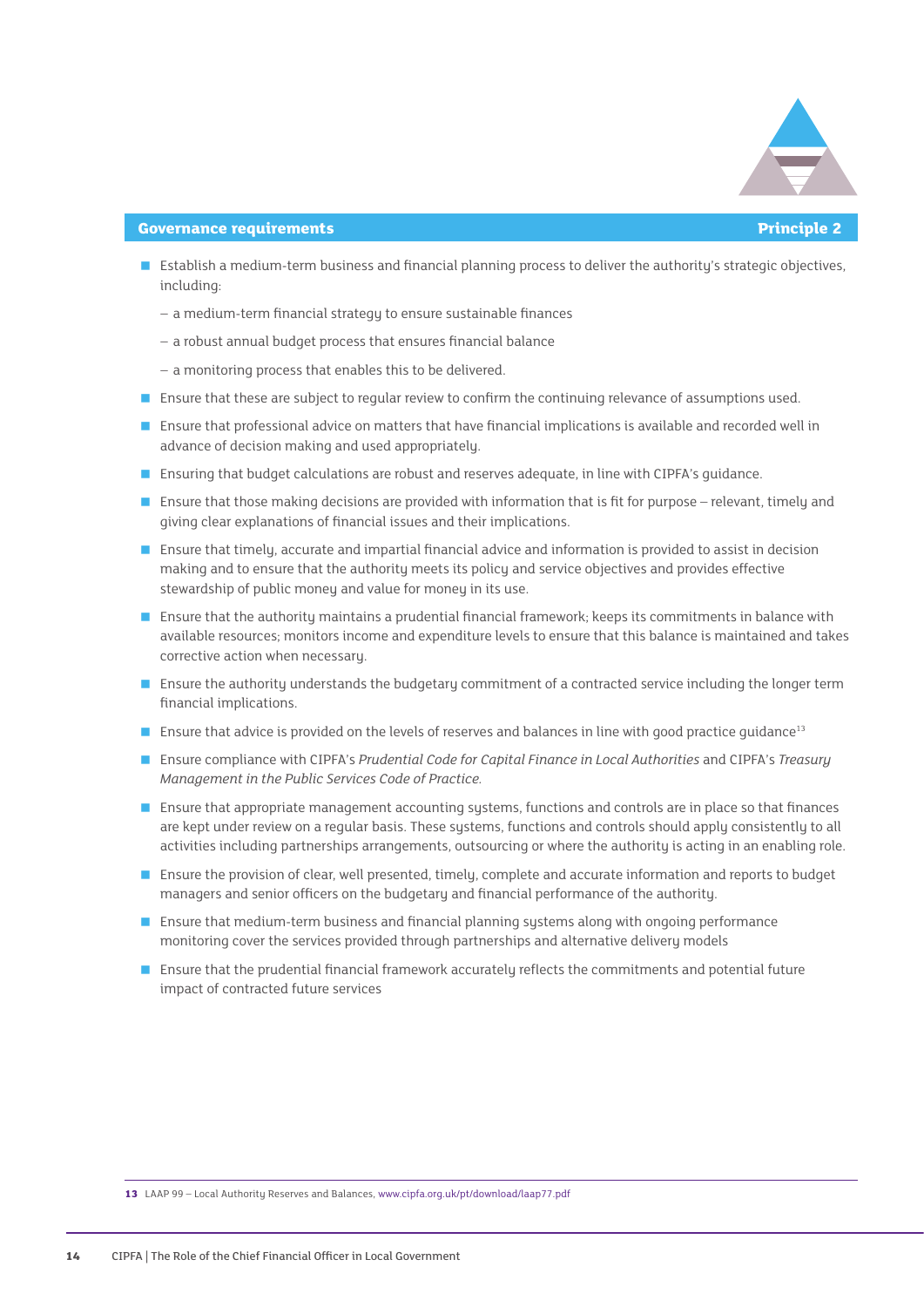

#### **Core CFO responsibilities Principle 2**

#### **Responsibility for financial strategy**

- Agreeing the financial framework and planning delivery against the defined strategic and operational criteria.
- < Maintaining a long-term financial strategy to underpin the authority's financial viability within the agreed performance framework.
- **Implementing financial management policies to underpin sustainable long-term financial health and reviewing** performance against them.
- $\blacksquare$  Evaluating the financial implications of alternative delivery models.
- Appraising and advising on commercial opportunities and financial targets.
- < Developing and maintaining an effective resource allocation model to deliver business priorities.
- < Developing an approach for the delivery of collaborative services within a structured framework.
- **Example 2** Leading on asset and balance sheet management to allow the authority to maximise it's effective use of resources.
- Co-ordinating the planning and budgeting processes.
- < Involvement in strategic assets management.

#### **Influencing decision making**

- **Ensuring that opportunities and risks are fully considered and decisions are aligned with the overall** financial strategy.
- < Providing professional advice and objective financial analysis enabling decision makers to take timely and informed business decisions.
- **E** Ensuring that efficient arrangements are in place and sufficient resources available to provide accurate, complete and timely advice to support councillors' strategy development.
- **Ensuring that clear, timely, accurate advice is provided to the executive in setting the funding plan/budget.**
- < Ensuring that advice is provided to the scrutiny function in considering the funding plan/budget.
- **Ensuring that the authority's capital projects are chosen after appropriate value for money analysis and** evaluation using relevant professional guidance.
- Checking, at an early stage, that innovative financial approaches comply with regulatory requirements.

#### **Financial information for decision makers**

- < Monitoring and reporting on financial performance that is linked to related performance information and strategic objectives that identifies any necessary corrective decisions.
- Preparing timely management accounts.
- < Ensuring the reporting envelope reflects partnerships and other arrangements to give an overall picture.
- < Monitoring the service impact of 3rd party contacts on the delivery of organisational objectives.
- < Monitoring the longer-term financial impact of 3rd party contracts.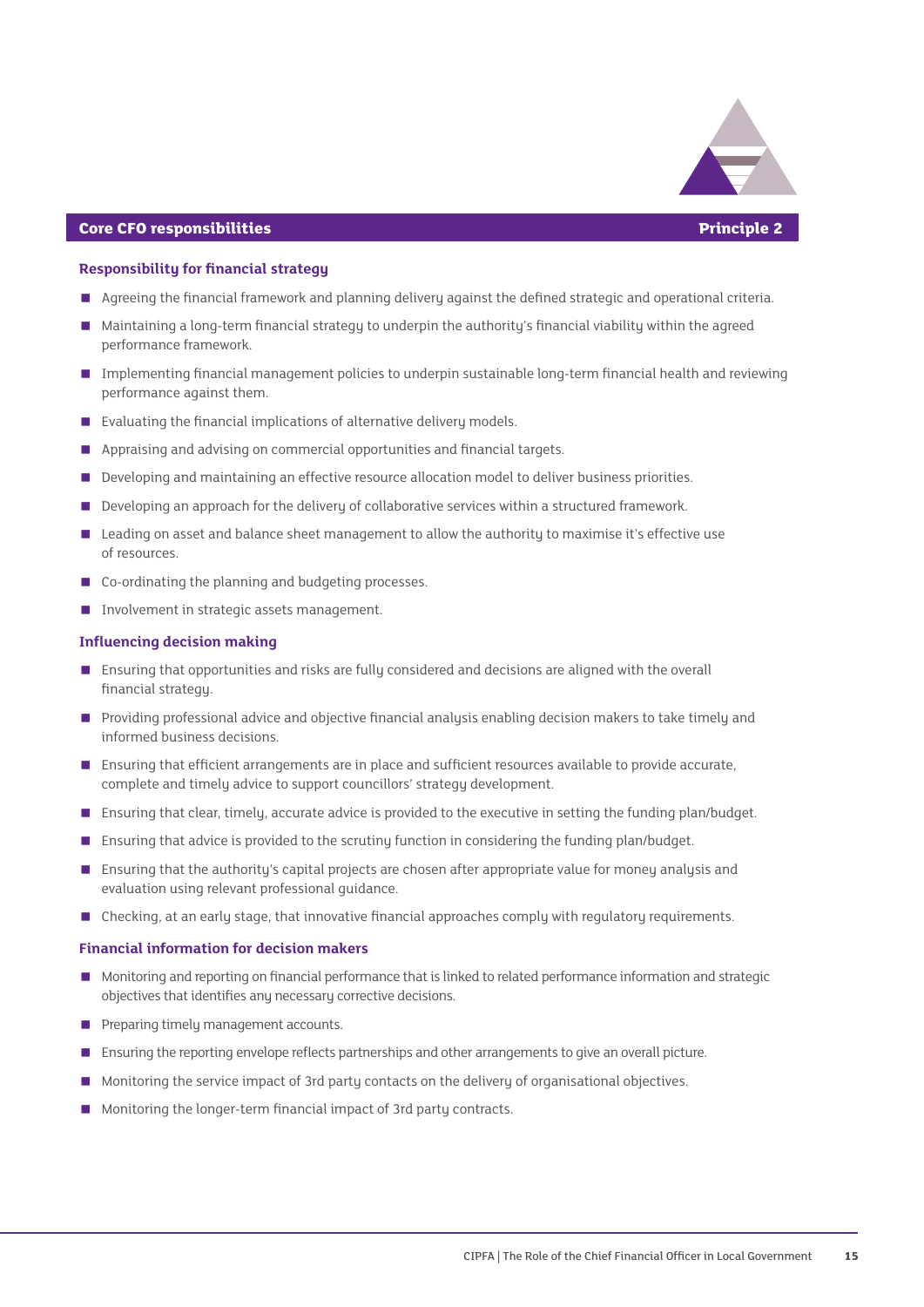

#### **Personal skills and professional standards Principle 2**

- $\blacksquare$  Take all reasonable steps to ensure that:
	- budgets are planned as an integral part of the strategic and operational management of the authority and are aligned with its structure of managerial responsibilities
	- budgets are constructed on the basis of reliable data of past performance and rigorous assessments of future resources and commitments, and that policies and priorities are evaluated in an open, consistent and thorough manner
	- responsibilities for budget management and control are unambiguously allocated, that commitments are properly authorised, and that budgets are related to clear objectives and outputs
	- the accounting and financial information systems make available, at the relevant time to all users, the appropriate information for their responsibilities and for the objectives of the authority.
- **Implement other appropriate management, business and strategic planning techniques.**
- $\blacksquare$  Link financial strategy and overall strategy.
- Demonstrate a willingness to take and stick to difficult decisions even under pressure.
- $\blacksquare$  Take ownership of relevant financial and business risks.
- Network effectively within the authority to ensure awareness of all material business decisions to which CFO input may be necessary.
- Role model persuasive and concise communication with a wide range of audiences internally and externally.
- **Provide clear, authoritative and impartial professional advice and objective financial analysis and interpretation** of complex situations.
- Apply relevant statutory, regulatory and professional standards both personal and organisational.
- **Demonstrate a strong desire to innovate and add value.**
- $\blacksquare$  Challenge effectively, and give and receive constructive feedback.
- $\Box$  Operate with sensitivity in a political environment.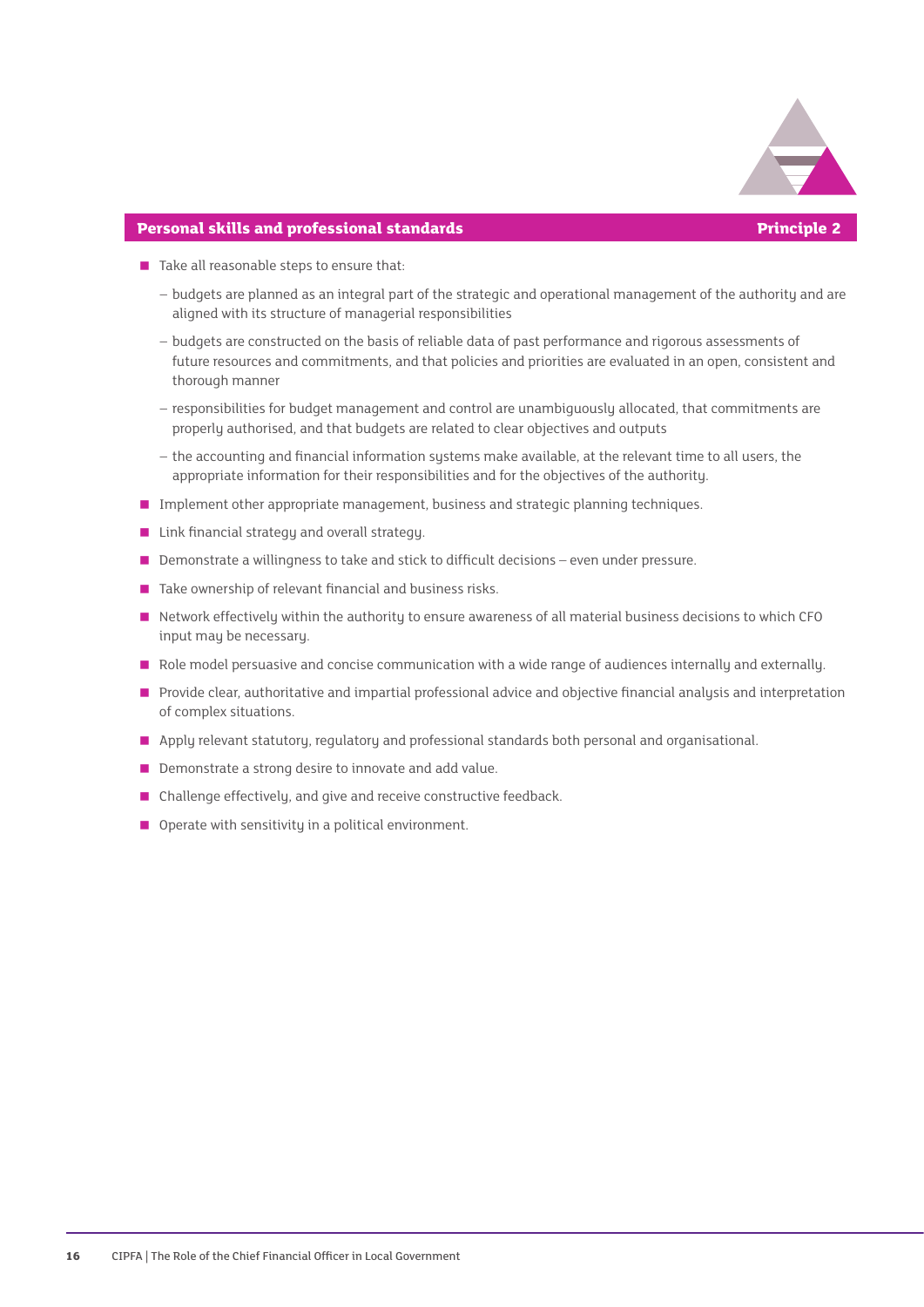# principle 3



The CFO in a local authority must lead the promotion and delivery by the whole authority of good financial management so that public money is safeguarded at all times and used appropriately, economically, efficiently, and effectively.

#### **Promotion and delivery of good financial management**

Good financial management is fundamental to establishing confidence in the public services and good relationships with the taxpayer and other funders. The leadership team collectively needs to set the tone that financial management is core to achieving strategic aims, and to demonstrate that public money is used well. Nevertheless it is the CFO who must take the lead in establishing a strong framework for implementing and maintaining good financial management across the authority. The CFO will be instrumental in assessing the existing organisational style of financial management and the improvements needed to ensure it aligns with the authority's strategic direction.

Financial management is the business of the whole authority. When the leadership team, managers and the finance function all fulfil their financial management responsibilities successfully, they collectively create the financially literate and adept authority. The CFO must actively promote financial literacy throughout the authority and in partnership bodies so that the leadership team and managers can discharge their financial management responsibilities, alongside their wider responsibilities in relation to risk and performance management.

#### **Best value and value for money**

The CFO has a key role to play in balancing control and compliance with value creation and performance. Better value for moneu releases resources that can be recucled into higher priorities, without increasing taxation. Helping to secure positive social outcomes within affordable funding therefore lies at the heart of the CFO's role in the local authority.

With the foundations in place, good financial management will focus on stretching limited resources to maximise value for the public service. Value for money (economy, efficiency and effectiveness) should be the concern of all managers, but the CFO will need to take the lead in coordinating and facilitating a culture of efficiency and value for money. This will involve approaches and techniques such as:

- $\blacksquare$  enabling the authority to measure value for money, and making sure that it has the information to review value for money and performance effectively
- advising on appropriate strategies for managing assets and stretching utilisation, and the productive use of other resources
- $\Box$  providing leadership in using and developing efficiency tools and techniques, including benchmarking, IT, shared services, process analysis and cost management, collaborating with others where this is more efficient, effective or economical
- $\blacksquare$  ensuring the rigorous financial appraisal and oversight of change programmes, partnership working, income generation proposals and investment projects.

#### **Safeguarding public money**

The CFO must lead the implementation and maintenance of a framework of financial controls and procedures for managing financial risks, and must determine accounting processes and oversee financial management procedures that enable the authority to budget and manage within its overall resources. At the most fundamental level this means ensuring robust systems of risk management and internal control, that financial control is exercised consistently, and that the authority implements appropriate measures to protect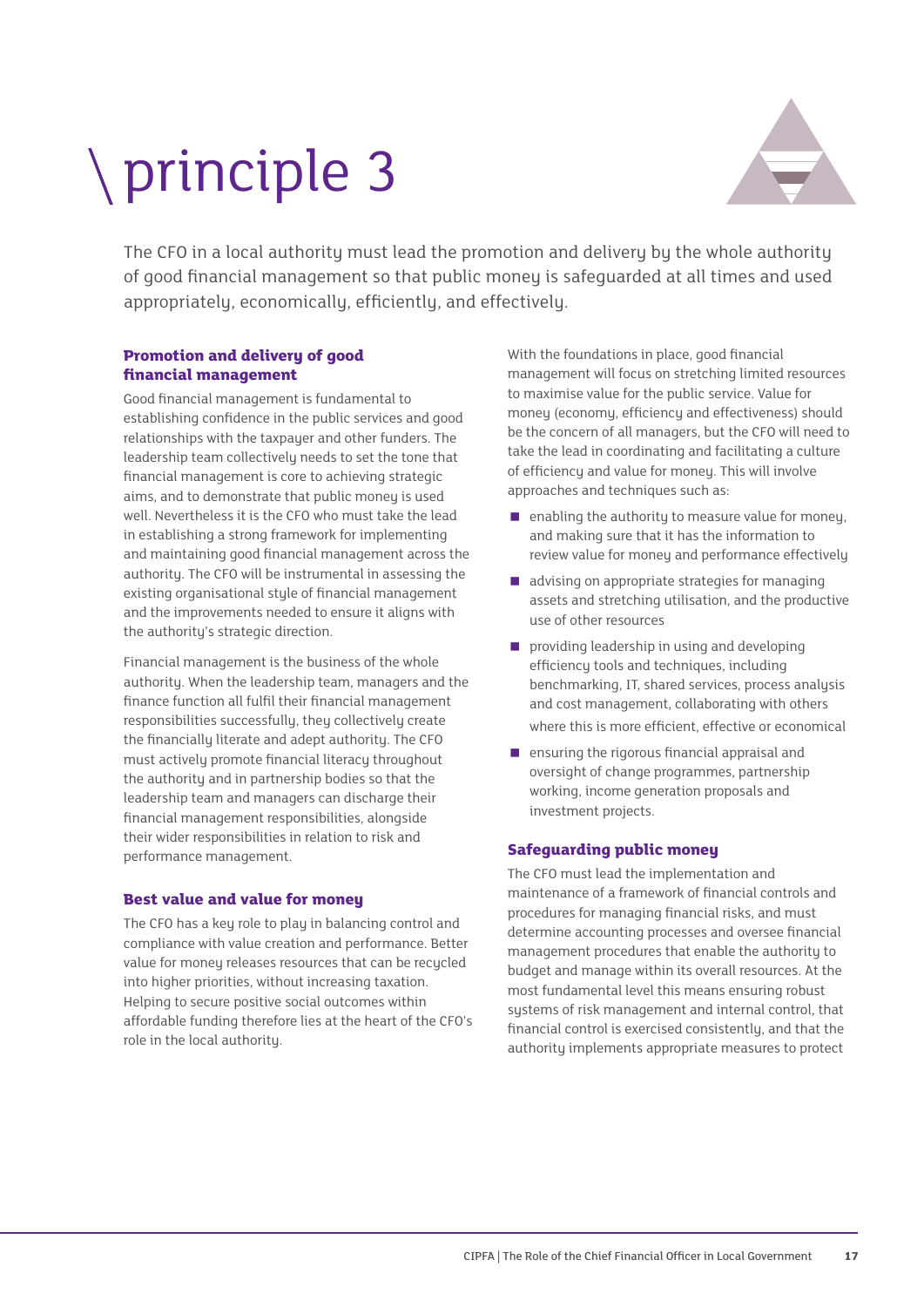its assets from fraud and loss and to identify and meet the assurance needed.

Where services are provided by partnership and 3rd party arrangements the CFO must ensure the mechanics and assurance mechanics are in place and compliance is monitored.

The CFO also has a specific role with regard to stewardship. This includes ensuring that the governance structures codify financial control, internal control, risk management and assurance, as well as defining a framework of financial accountabilities and reporting. In addition to the finance director's responsibilities to the authority, a wider role also exists in relation to the general public. The local authority is regarded as the trustee of local citizens' money, and the finance director has the prime obligation and duty to them to manage the authority's resources prudently on their behalf as established in the 1906 de Winton case.

In effect this means that the finance director has a personal responsibility for the stewardship and safeguarding of public money and for demonstrating that high standards of probity exist. Strong financial management, accurate financial reporting and effective financial controls are therefore central to the finance director's role in local government. This role was strengthened by the Local Government Finance Act 1988 (in England and Wales), which requires the finance director to report inappropriate financial management as well as wrongdoing.

Section 114 of the 1988 Act requires a report to all the local authority's members to be made by that officer, in consultation with the monitoring officer and head of paid service, if there is or is likely to be unlawful expenditure or an unbalanced budget. Section 114 does not apply to Scotland – instead the requirement to set a balanced budget is established in s108(2) of the Local Government (Scotland) Act 1973 and s93(3) of the Local Government Finance Act 1992. In Northern Ireland, the equivalent duty – whilst not specified in statute – would rest with the authority's CFO in keeping with the statutory responsibility under section 54 of the Local Government Act (Northern Ireland) 1972. Further guidance recommending courses of action to be followed when a report under s114 may be required is attached at appendix B to this Statement. Although

section 114 does not apply to Scotland or Northern Ireland the principles that underlie it and the actions proposed in appendix B are recommended to finance directors as a means of discharging their overall responsibility for sound financial management.

Consistency of standards and transparency in financial activities are essential. In this context, CIPFA's view is that the statutory role of the CFO does not stop at the boundaries of the local authority but extends into its partnerships, devolved arrangements, joint ventures and companies in which the authority has an interest. As a minimum the CFO would exercise this through ongoing monitoring and obtaining rights of access to information in order to ensure financial probity. CFO's must be satisfied that what ever is being monitored is needed and the information available

The CFO should oversee the appropriate arrangements with respect to service contracts and alternative delivery models.

#### **Assurance and scrutiny**

Accountability for public expenditure is a core requirement for local authorities. They are held accountable by intermediary stakeholders, such as scrutiny groups, service inspectorates and external auditors, and by primary stakeholders: the citizens, service users, funders and taxpayers.

Managing information flows is a key component of the CFO's role as an ambassador for the authority on financial matters and in building relationships with stakeholders. The CFO must also provide information and advice to those who officially scrutinise and review the authority; funders, regulators, and external audit, and any group which exercises scrutiny internally. The community, taxpayers and the press also expect information.

Internal audit is an important independent internal scrutiny activity. Internal audits remit does not necessarily end within the organisation boundary but can extend to a partnership and alternative delivery model. The CFO must support the authority's internal audit arrangements and ensure that the audit committee receives the necessary advice and information, so that both functions can operate effectively.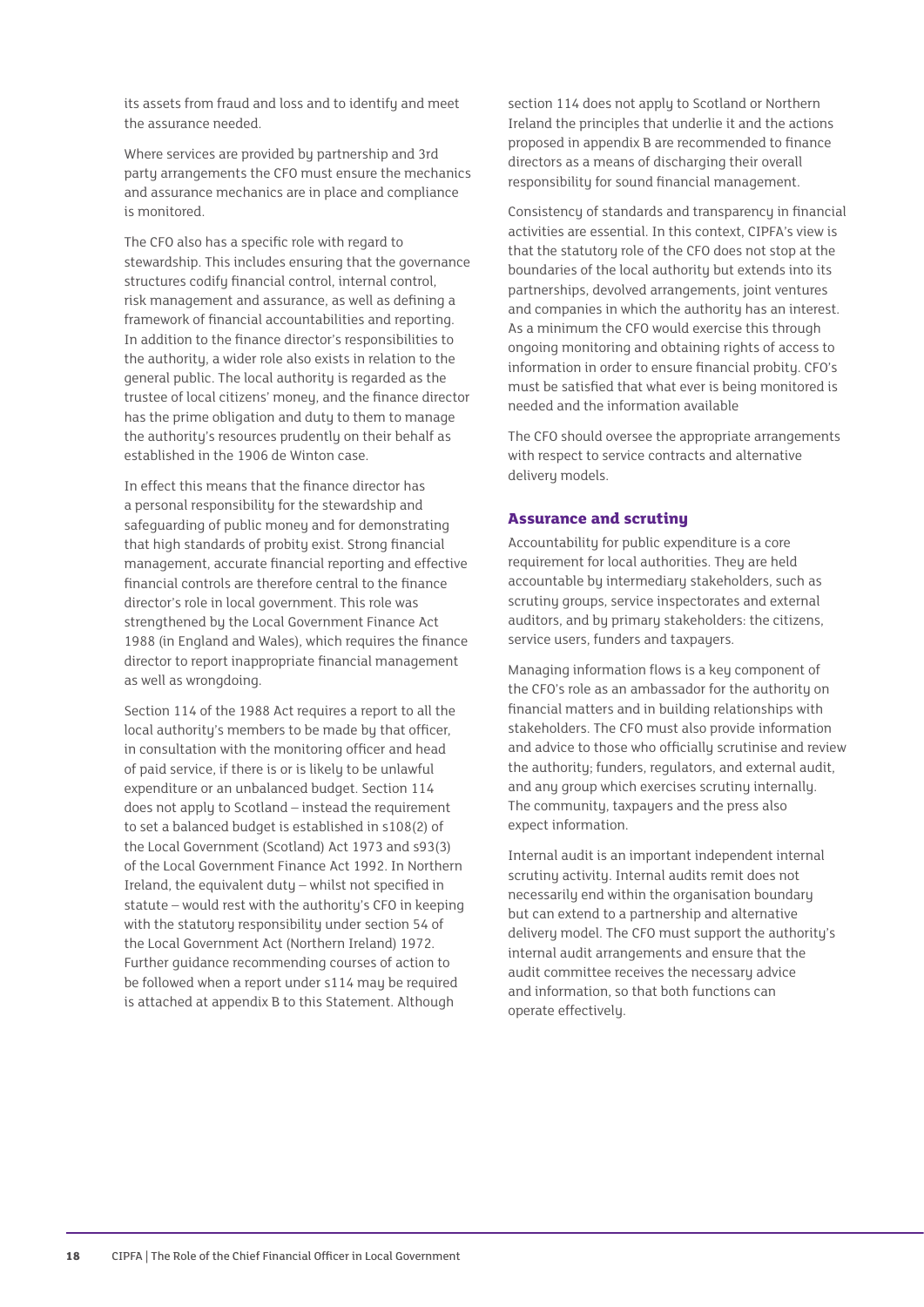Public service providers face a variety of regulatory requirements and standards for external financial reporting, while measures of value are expressed both as financial and as non-financial performance targets. The role of the CFO in external reporting is to meet the reporting requirements relevant to the authority and to apply professional good practice, conscious of the needs of users. External financial reporting must be of good quality, supported by analysis and documentation and should receive an unqualified audit opinion. This will be facilitated if the CFO maintains a constructive professional relationship with external auditors and inspectors.

The Accounts and Audit Regulations 2003 (England and Wales), in Scotland, the Local Authority Accounts (Scotland) Regulations 1985 and in Northern Ireland the Local Government (Account and Audit) regulations (Northern Ireland) 2006 impose responsibilities on the finance director relating to accounting records and supporting information, control systems and the statement of accounts.

A key feature of the Regulations in England and Wales is the requirement for internal audit. Regulation 6 requires that a 'relevant body shall maintain an adequate and effective system of internal audit of its accounting records and its system of internal control'. Similar references exist for Northern Ireland in regulation 3a of the Local Government (Account and Audit) regulations (Northern Ireland) 2006. Although there is no specific reference to internal audit for Scotland the successful discharge of the finance director's responsibilities depends in part on effective internal audit.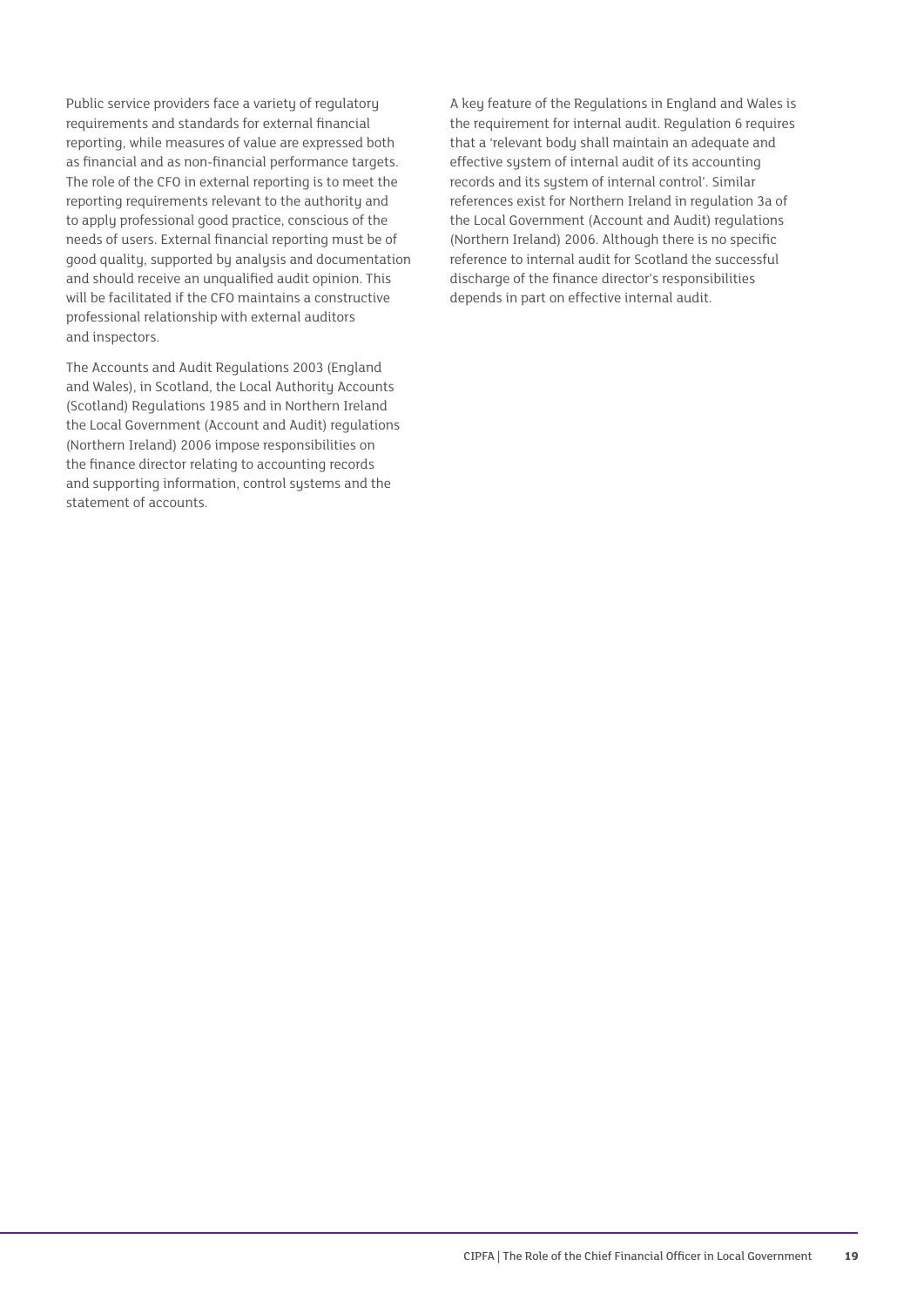

#### **Governance requirements Principle 3**

- Make the CFO responsible for ensuring that appropriate advice is given on all financial matters, for keeping financial records and accounts, and for maintaining an effective system of financial control.
- **Ensure that systems and processes for financial administration, financial control and protection of the authority's** resources and assets are designed in conformity with appropriate ethical standards and monitor their continuing effectiveness in practice.
- **Ensure that the authority puts in place effective internal financial controls covering codified quidance, budgetary** systems, supervision, management review and monitoring, physical safeguards, segregation of duties, accounting procedures, information systems and authorisation and approval processes. Ensuring that these controls are an integral part of the authority's underlying framework of corporate governance and that they are reflected in its local code.
- Address the authority's arrangements for financial and internal control and for managing risk in Annual Governance Reports.
- Publish annual accounts on a timely basis to communicate the authority's activities and achievements, its financial position and performance.
- **E** Ensure an effective internal audit function is resourced and maintained.
- < Develop and maintain an effective audit committee.
- **Ensure that the authority makes best use of resources and that taxpayers and/or service users receive value** for moneu.
- Embed financial competencies in person specifications and appraisals.
- Assess the financial skills required by managers and commit to develop those skills to enable their roles to be carried out effectively.
- **E** Ensure that councillors' roles and responsibilities for monitoring financial performance/budget management are clear, that they have adequate access to financial skills, and are provided with appropriate financial training on an ongoing basis to help them discharge their responsibilities.
- **Ensure ongoing monitoring of assurance arrangements in respect of partnerships and alternative service** delivery models and that appropriate access to information is maintained.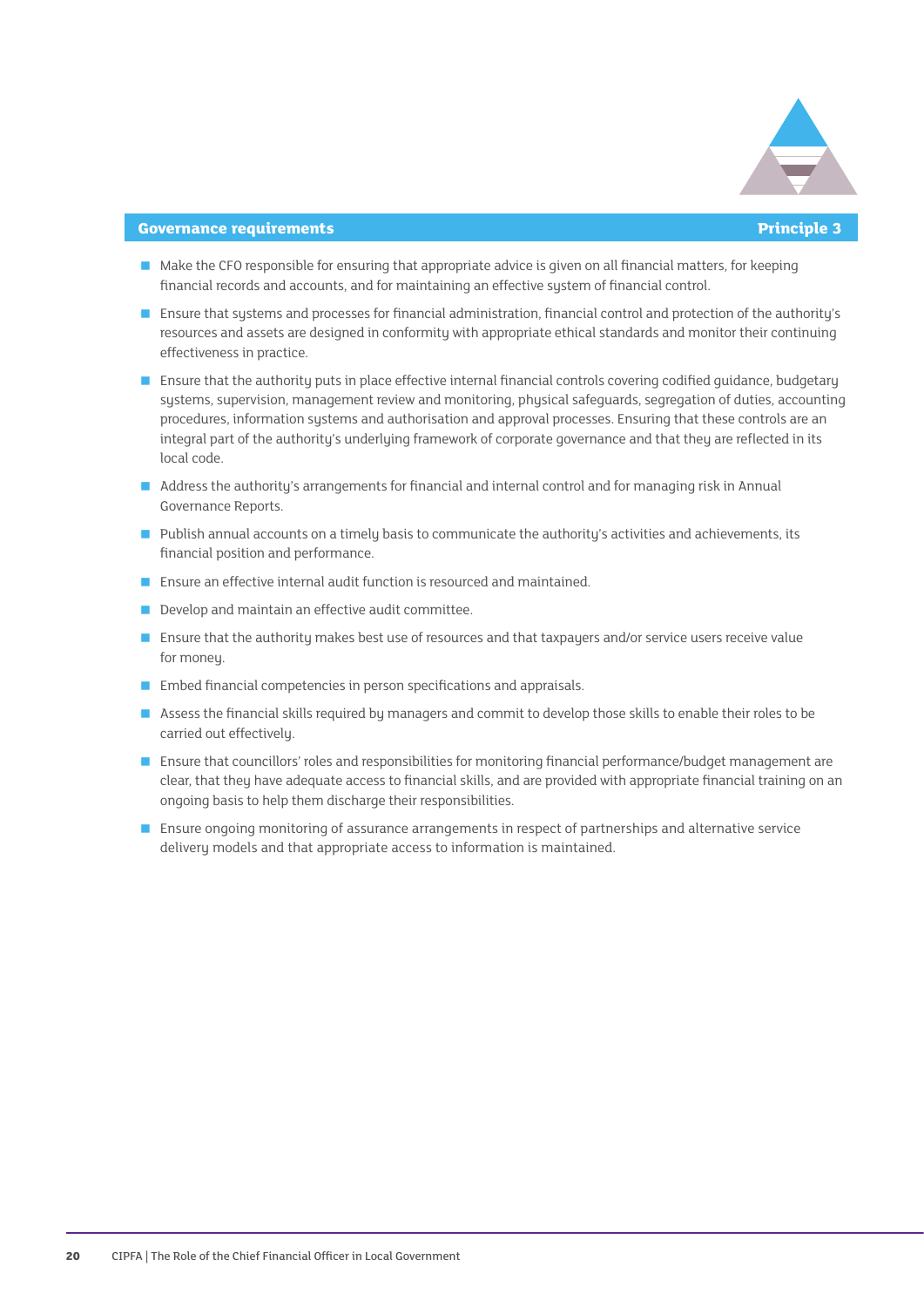

#### **Core CFO responsibilities Principle 3**

#### **Promotion of financial management**

- Assessing the authority's financial management style and the improvements needed to ensure it aligns with the authority's strategic direction.
- < Actively promoting financial literacy throughout the authority.
- Actively promote good financial management throughout all partnerships and alternative delivery models.
- < Assisting the development of a protocol which clearly sets out the roles and responsibilities of both democratically elected councillors, whether acting in executive or scrutiny roles, and of officers for financial management, including delegated authority/powers.
- **E** Ensure effective monitoring of partnerships through monitoring and access to information.

#### **Value for money**

- Challenging and supporting decision makers, especially on affordability and value for money, by ensuring policy and operational proposals with financial implications are signed off by the finance function or being clear on the reason's for alternative selection.
- Advising on the financial thresholds for 'key' decisions where there is a requirement to do so.
- < Developing and maintaining appropriate asset management and procurement strategies.
- **Managing long-term commercial contract value.**

#### **Safeguarding public money**

- Applying strong internal controls in all areas of financial management, risk management and asset control.
- < Establishing budgets, financial targets and performance indicators to help assess delivery.
- **Implementing effective systems of internal control that include standing financial instructions, operating** manuals, and compliance with codes of practice to secure probity.
- **Ensuring that the authority has put in place effective arrangements for internal audit of the control** environment and systems of internal control as required by professional standards and in line with CIPFA's Code of Practice on Local Authority Accounting in the United Kingdom.<sup>14</sup>
- Ensuring that delegated financial authorities are respected.
- < Promoting arrangements to identify and manage key business risks, including safeguarding assets, risk mitigation and insurance.
- < Overseeing of capital projects and post completion reviews.
- < Applying discipline in financial management, including managing cash and banking, treasury management, debt and cash flow, with appropriate segregation of duties.
- **Ensuring the effective management of cash flows, borrowings and investments of the authority's own funds or** the pension and trust funds it manages on behalf of others; ensuring the effective management of associated risks; pursuing optimum performance or return consistent with those risks.
- **IDED** Implementing appropriate measures to prevent and detect fraud and corruption.

**14** CIPFA's *Code of Practice on Local Authority Accounting in the United Kingdom* developed by the CIPFA/LASAAC Joint Committee www.cipfa.org/publications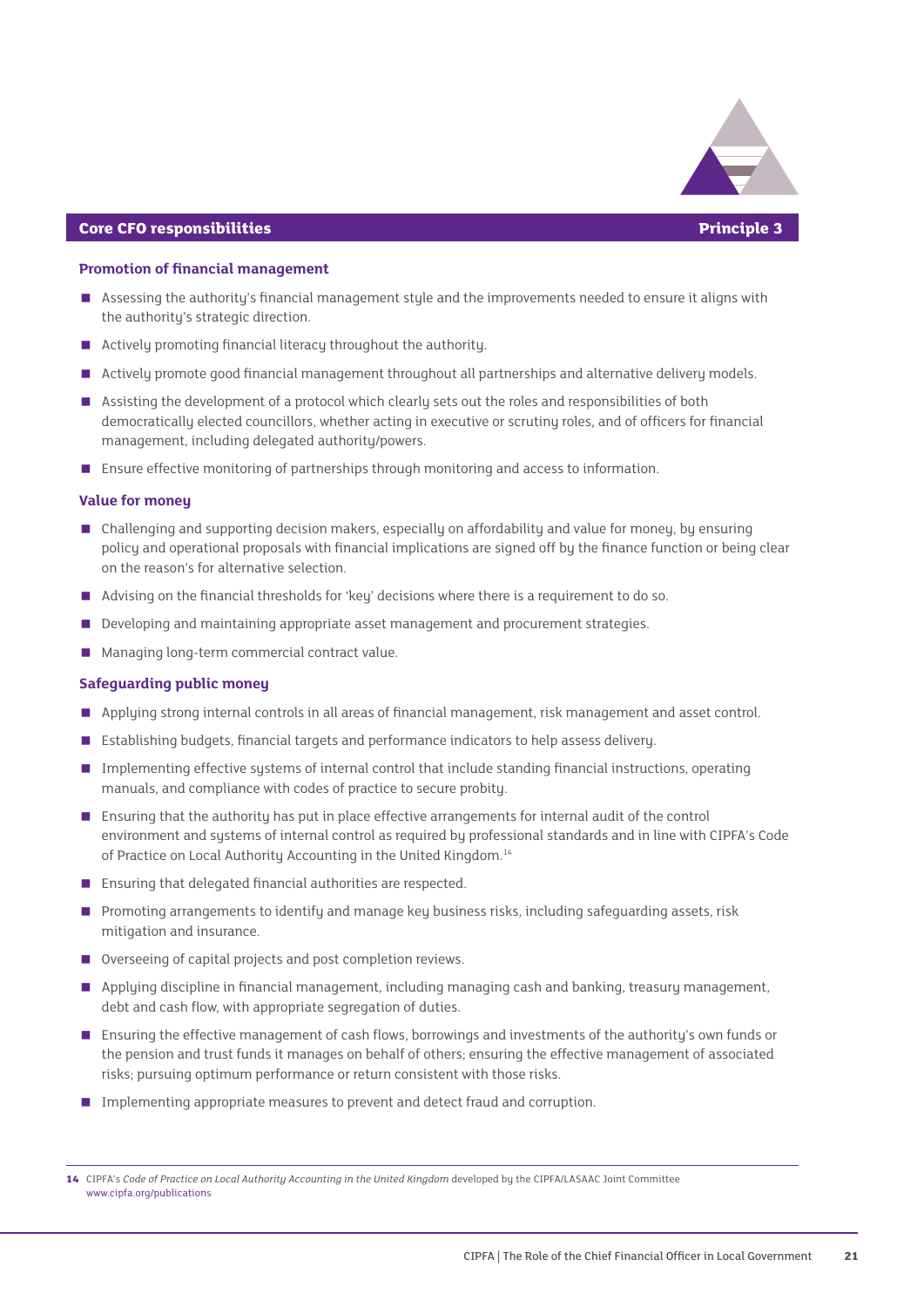

#### **Core CFO responsibilities Principle 3**

- **E** Establishing proportionate business continuity arrangements for financial processes and information.
- **Ensuring that any partnership arrangements are underpinned by clear and well documented internal controls.**
- Be alert to potential conflicts of interest and ensure the authority has access to appropriate independent advice.

#### **Assurance and scrutiny**

- Reporting performance of both the authority and its partnerships to the board and other parties as required.
- **E** Ensuring that financial and performance information presented to members of the public, the community and the media covering resources, financial strategy, service plans, targets and performance is accurate, clear, relevant, robust and objective.
- Supporting and advising the audit committee and relevant scrutiny groups.
- **E** Ensuring that clear, timely, accurate advice is provided to the executive and the scrutiny functions on what considerations can legitimately influence decisions on the allocation of resources, and what cannot.
- **Preparing published budgets, annual accounts and consolidation data for government-level consolidated** accounts.
- **E** Ensuring that the financial statements are prepared on a timely basis, meet the requirements of the law, financial reporting standards and professional standards as reflected in CIPFA's Code of Practice.
- Certifying the annual statement of accounts.
- **E** Ensuring that arrangements are in place so that other accounts and grant claims (including those where the authority is the accountable body for community led projects) meet the requirements of the law and of other partner organisations and meet the relevant terms and conditions of schemes
- $\blacksquare$  Liaising with the external auditor.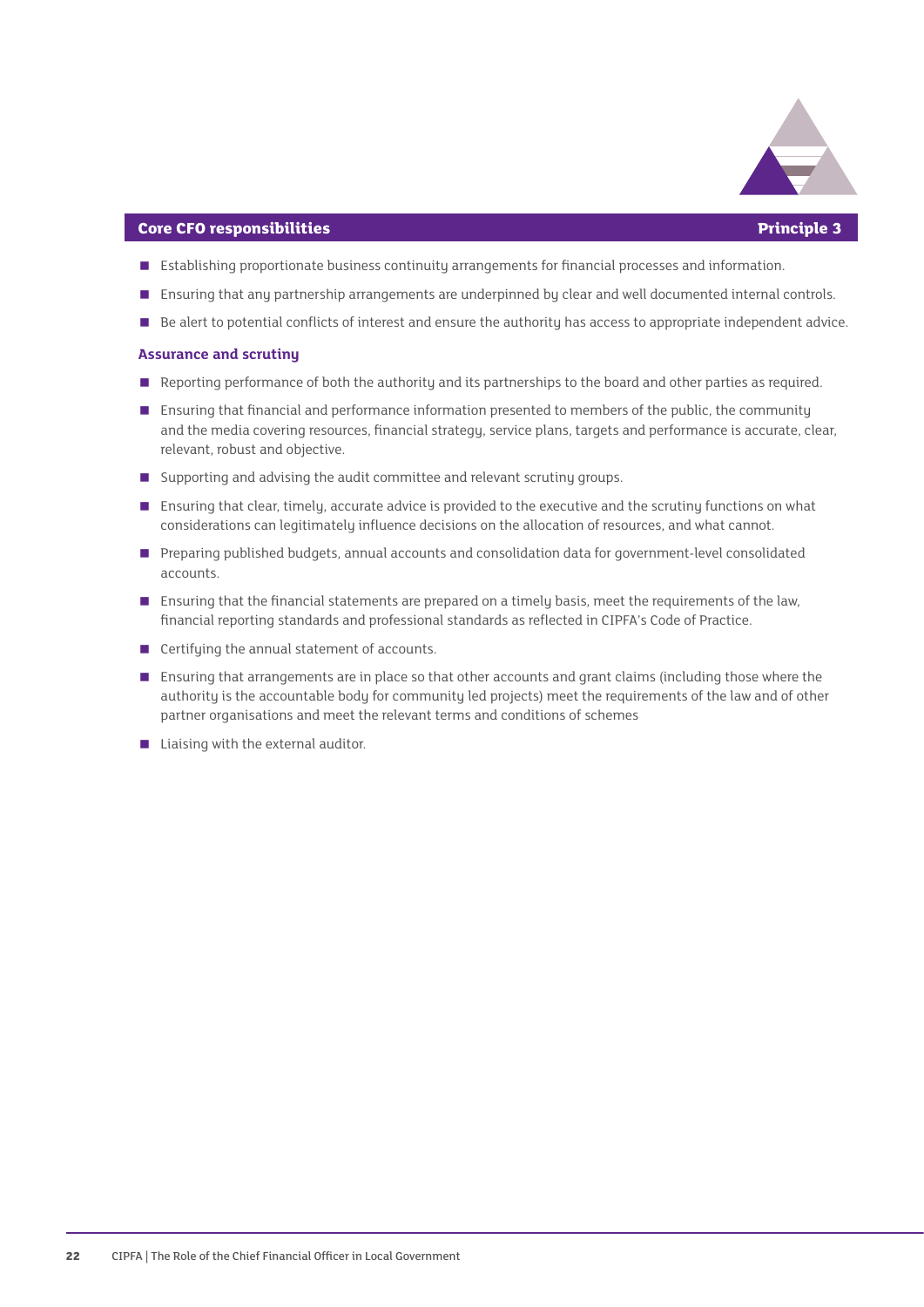

#### **Personal skills and professional standards Principle 3**

- $\blacksquare$  CFOs should take all reasonable steps to ensure that:
	- effective systems and procedures operate to monitor progress against budgets and their objectives at regular intervals, and that appropriate reporting mechanisms are in place
	- payments, including benefits and taxation, are made on time, accurately and in accordance with legal requirements
	- cash is handled with special care to avoid loss, particularly loss through theft and secure arrangements are in place to deal with the handling of electronic or other cash-less transactions
	- the accounting and financial information systems provide an accessible, complete, comprehensive, consistent and accurate record of the authority's financial transactions
	- all financial reports are relevant, reliable and consistent, are compatible with the authority's accounting and financial information systems available, at the relevant time to all users, the appropriate information for their responsibilities and for the objectives of the authority
	- within the specific legislative framework for each authority, systems exist to secure the efficient and effective management of taxes, in particular to ensure that tax liabilities and obligations are properly reported and accounted for and to prevent any tax losses
	- treasury management is carried out in accordance with CIPFA's treasury management code and that effective treasury management arrangements are in place.
- Generate 'buy-in' to, and support delivery of, good financial management across the authority.
- Develop and sustain partnerships, and engage effectively in collaboration.
- Deploy effective facilitation and meeting skills.
- < Build and demonstrate commitment to continuous improvement and innovative, but risk-aware, solutions.
- **Place stewardship and probity as the bedrock for management of the authority's finances.**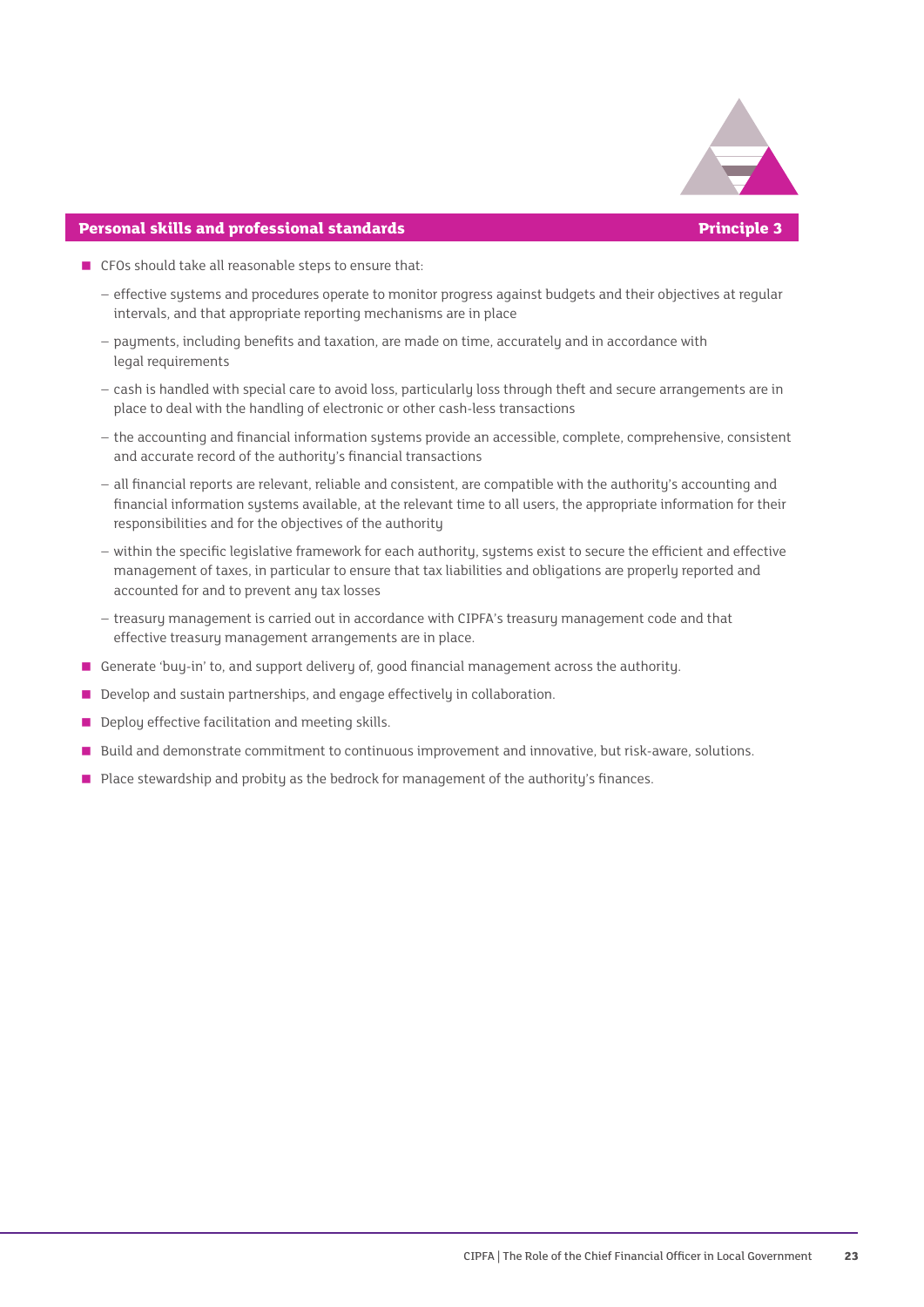# principle 4



The CFO in a local authority must lead and direct a finance function that is resourced to be fit for purpose.

#### **Meeting the finance needs of the business**

The organisation of finance functions is changing rapidly. Traditionally they have been centralised services, but increasingly they include devolved finance teams in business areas. Arrangements may also now include outsourced functions, or services shared between organisations.

Whatever the structure, a strong customer focus both externally and internally must be a key feature of the way the finance function does business. It must support the authority's broader development agenda, by appraising investment options and change programmes and contributing creative financial solutions within an effective risk management framework.

The finance function must also have a firm grasp of the authority's financial position and performance. The CFO must ensure that there is sufficient depth of financial expertise, supported by effective systems, to discharge this responsibility and challenge those responsible for the authority's activities to account for their financial performance. The resources available must be proportionate to the complexity of the financial environment.

Section 114(7) of the Local Government Finance Act 1988 requires authorities in England and Wales to provide their CFO with 'such staff, accommodation and other resources as are in his opinion sufficient to allow his duties under this section (i.e. s114) to be performed'. There is no equivalent requirement in Scotland or Northern Ireland.

#### **Appropriately developed finance skills**

The CFO must promote financial literacy throughout the authority, including championing training and development of relevant skills at all levels. However the CFO has a particular responsibility for learning and development amongst finance staff in order to ensure that both current and likely future finance skill needs are addressed. This will include identifying the competencies needed by the finance function, including specialist skills, and ensuring it can access the skills and experience to exercise stewardship of public finances, develop financial performance and contribute effectively to new organisational directions and innovation.

The CFO must ensure that the head of profession role for accountants and finance specialists authority-wide is properly discharged in order to ensure compliance with regulatory and professional standards. Exercising leadership on financial matters in a devolved environment will require a documented line of professional accountability to the CFO, where this is not a direct line management relationship.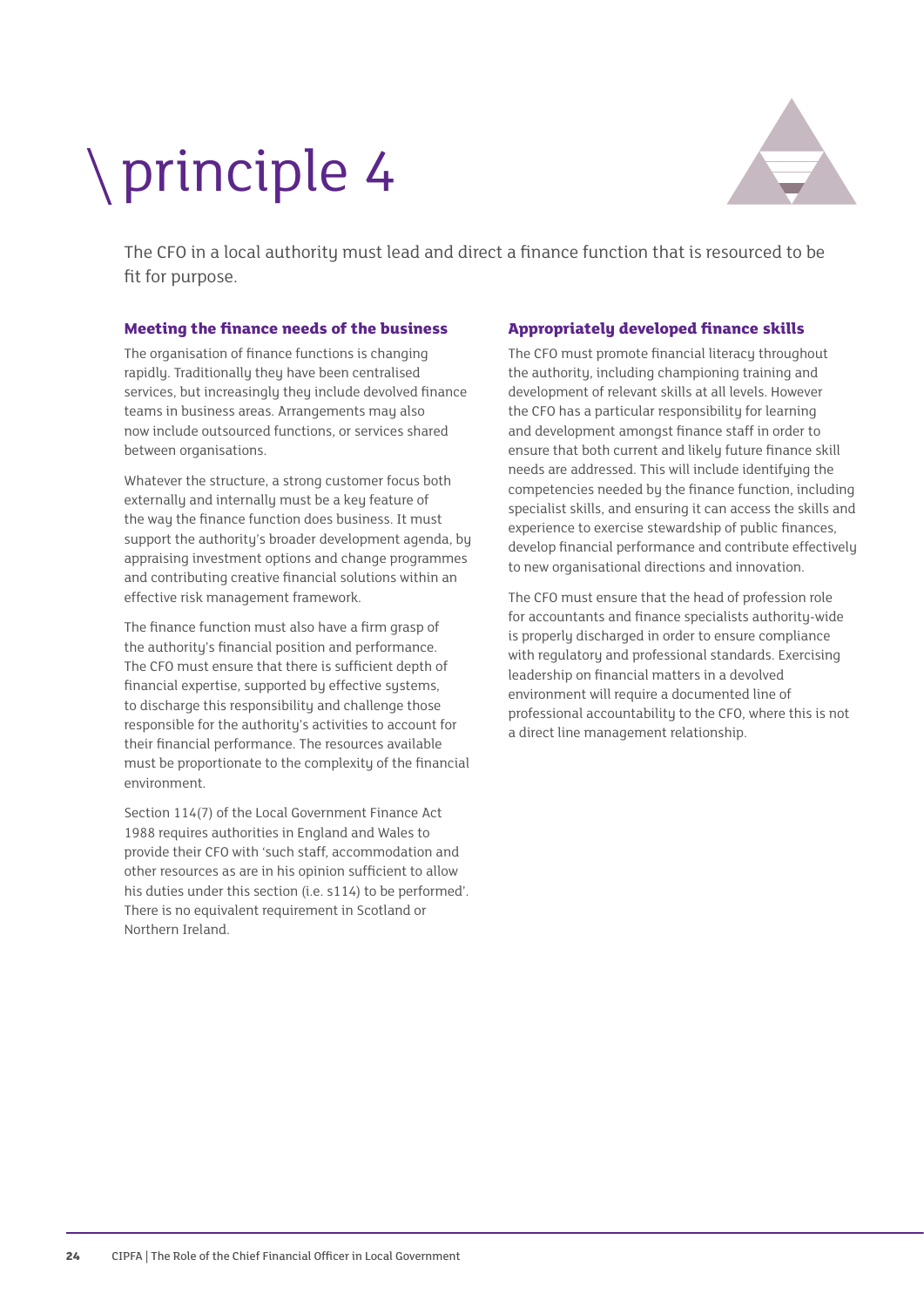

#### **Covernance requirements Principle 4**

- Provide the finance function with the resources, expertise and systems necessary to perform its role effectively.
- **Ensure there is a line of professional accountability to the CFO for finance staff throughout the authority.**



#### **Core CFO responsibilities Principle 4**

- Leading and directing the finance function so that it makes a full contribution to and meets the needs of the business.
- **Determining the resources, expertise and systems for the finance function that are sufficient to meet business** needs and negotiating these within the overall financial framework.
- < Managing partnership delivery.
- < Implementing robust processes for recruitment of finance staff and/or outsourcing of functions.
- Reviewing the performance of the finance function and ensuring that the services provided are in line with the expectations and needs of its stakeholders.
- Seeking continuous improvement in the finance function.
- **Ensuring that finance staff, managers and the leadership team are equipped with the financial competencies** and expertise needed to manage the business both currently and in the future whether directly or indirectly employed.
- Ensuring that the head of profession role for all finance staff in the authority is properly discharged.
- Acting as the final arbiter on application of professional standards.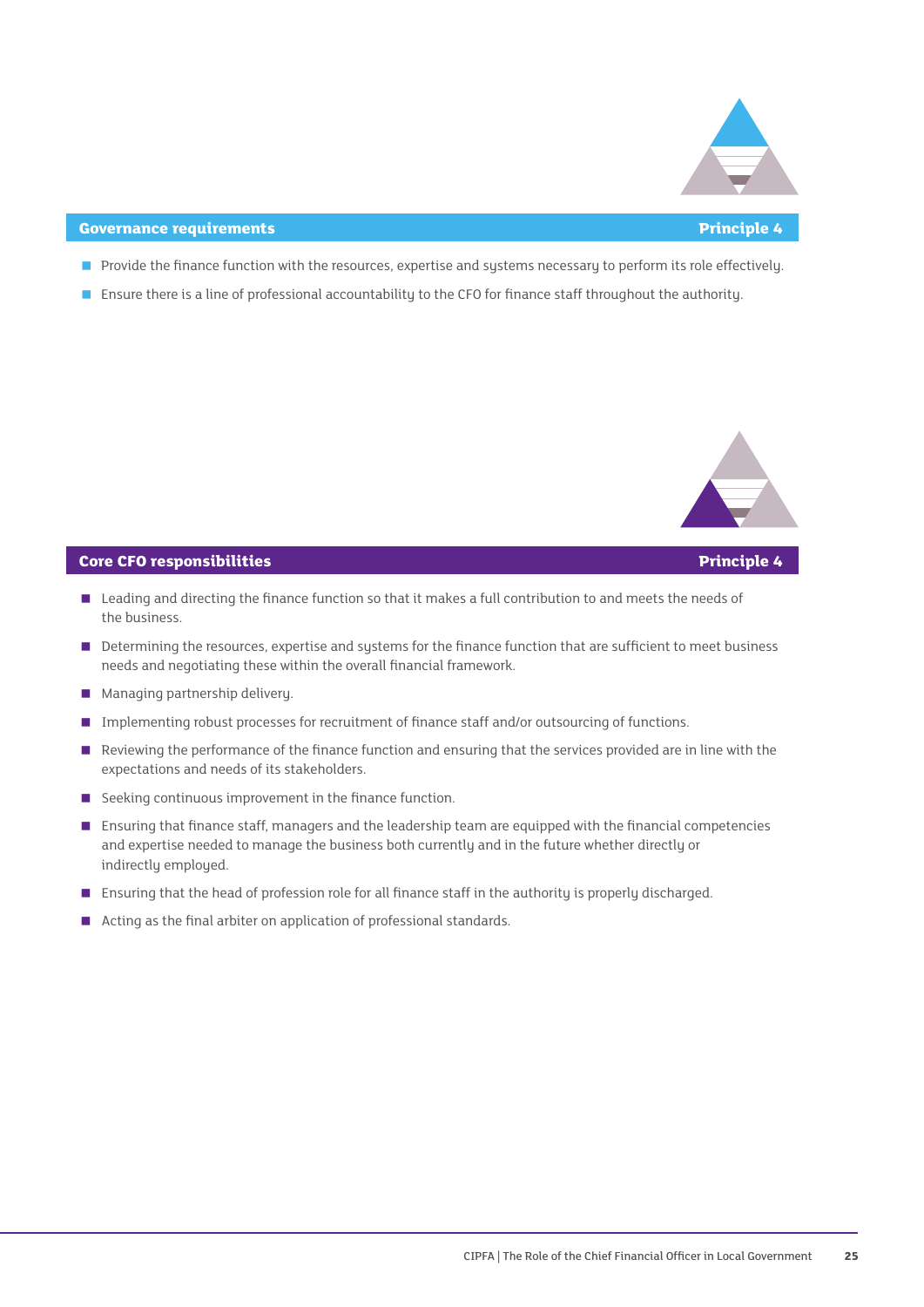

#### **Personal skills and professional standards Principle 4**

- $\blacksquare$  Create, communicate and implement a vision for the finance function.
- Role model a customer focussed culture within the finance function.
- Establish an open culture, built on effective coaching and a "no blame" approach.
- Promote effective communication within the finance department, across the broader authority and with external stakeholders.
- Apply strong project planning and process management skills.
- Set and monitor meaningful performance objectives for the finance team.
- Role model effective staff performance management.
- Coach and support staff in both technical and personal development.
- Promote high standards of ethical behaviour, probity, integrity and honesty.
- Ensure, when necessary, that outside expertise is called upon for specialist advice not available within the finance function.
- **Promote discussion on current financial and professional issues and their implications.**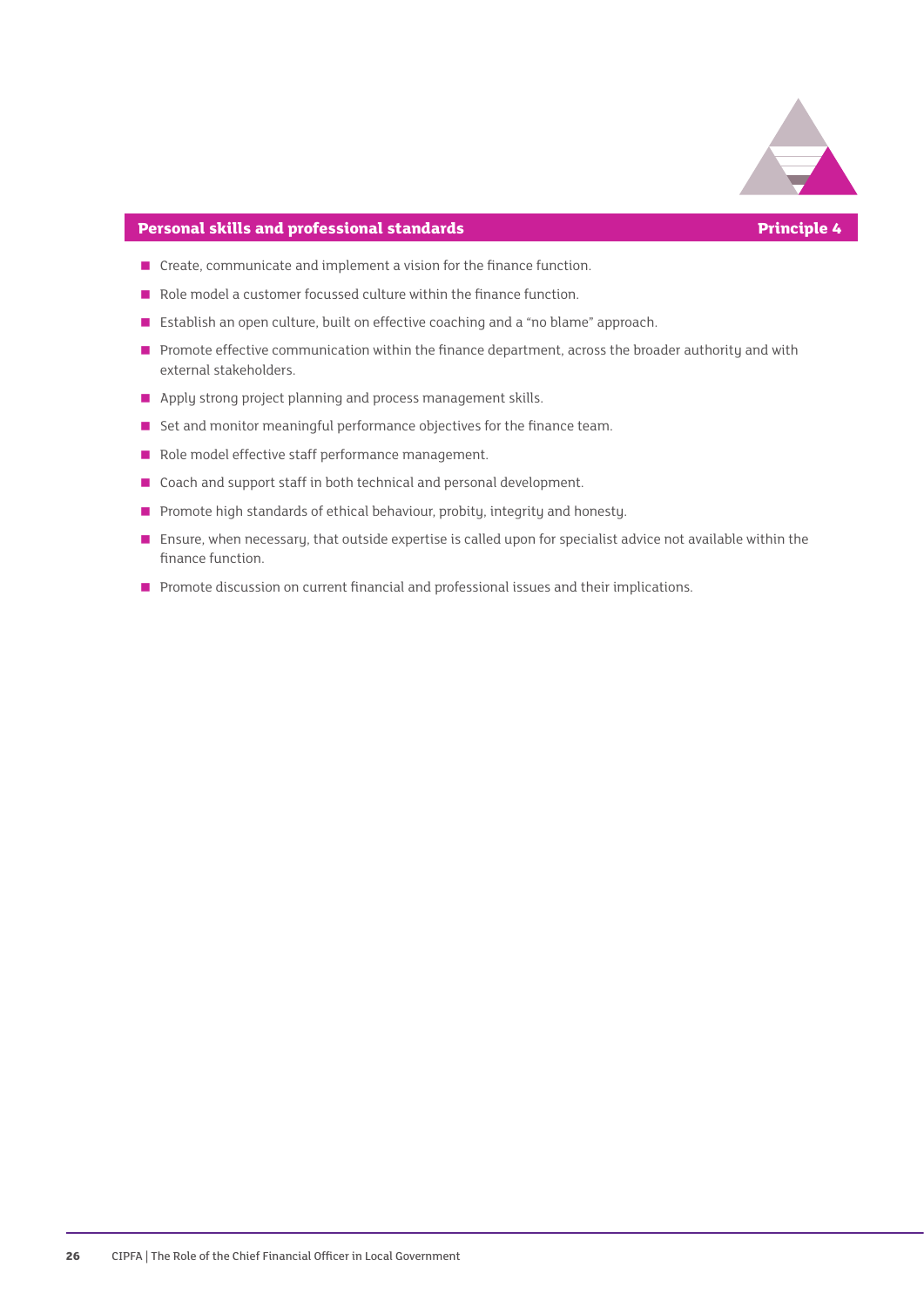### principle 5



The CFO in a local authority must be professionally qualified and suitably experienced.

#### **Demonstrating professional and interpersonal skills**

The CFO must be able to demonstrate their own professional standing to exercise financial leadership throughout the authority. As a member of a professional body, the CFO's skills, knowledge and expertise will have been tested by examination and must be continuously developed in a structured and monitored context. The CFO must adhere to the professional values of accuracy, honesty, integrity, objectivity, impartiality, transparency and reliability and promote these throughout the finance function.15

The CFO must communicate complex financial information in a clear and credible way. They should be able to operate effectively in different modes including directing, influencing, evaluating and informing. The CFO must also have the confidence to give impartial and objective advice even if it may be unwelcome, and be sufficiently forceful to intervene with authority if financial or ethical principles need to be asserted or defended.

The officer appointed as the CFO must, by virtue of section 113 of the Local Government Finance Act 1988 in England and Wales, be a member of a specified accountancy body.16 There is no equivalent statutory requirement in Northern Ireland and Scotland although in both cases, this is widely acknowledged to be good practice.

The statutory role must be performed by an 'officer' of the authority. Although 'officer' is not defined the legal view is that the terms 'staff' and 'officer' in the Local Government Act 1972 and elsewhere are intended to embrace all employees of local authorities. It is permissible for an authority to procure non-statutory financial management services from an individual on the basis of a service contract.

#### **Applying business and professional experience**

The CFO must have an understanding and commitment to the wider business, looking beyond narrow financial objectives, to inspire respect, confidence and trust amongst colleagues, inspectors and stakeholders. In practice this means being creative and constructive in strategic roles and effective in management responsibilities, with a sound grasp of approaches such as performance management and project leadership.

The CFO must understand how and when to apply the tools and techniques of financial analysis in support of business decisions in order to evaluate proposals and to offer well founded and expert advice. Such techniques include strategic analysis, review of sector best practice, benchmarking, option appraisal, performance measurement, and risk assessment. However data is not always clear cut and the CFO must also be able to apply judgement to imperfect information.

The CFO must have a good understanding of public sector finance and its regulatory environment and comply with standards formulated through rigorous due process in support of the public interest to support the leadership team effectively. The CFO must also have a good understanding of the principles of financial management, and personally set a tone for the authority that finance matters and is a key part of everyone's job throughout the authority.

**15** Further information on behaviours can be found in the *IFAC Code of Ethics*, www.ifac.org

**16** Defined to mean a qualified member of one of the six bodies comprising the Consultative Committee of Accountancy Bodies (CCAB) in the UK and Ireland, that is

– Chartered Institute of Public Finance and Accountancy

- The Institute of Chartered Accountants in England and Wales
- The Institute of Chartered Accountants of Scotland

– The Institute of Chartered Accountants in Ireland – Chartered Institute of Management Accountants

– The Association of Chartered Certified Accountants.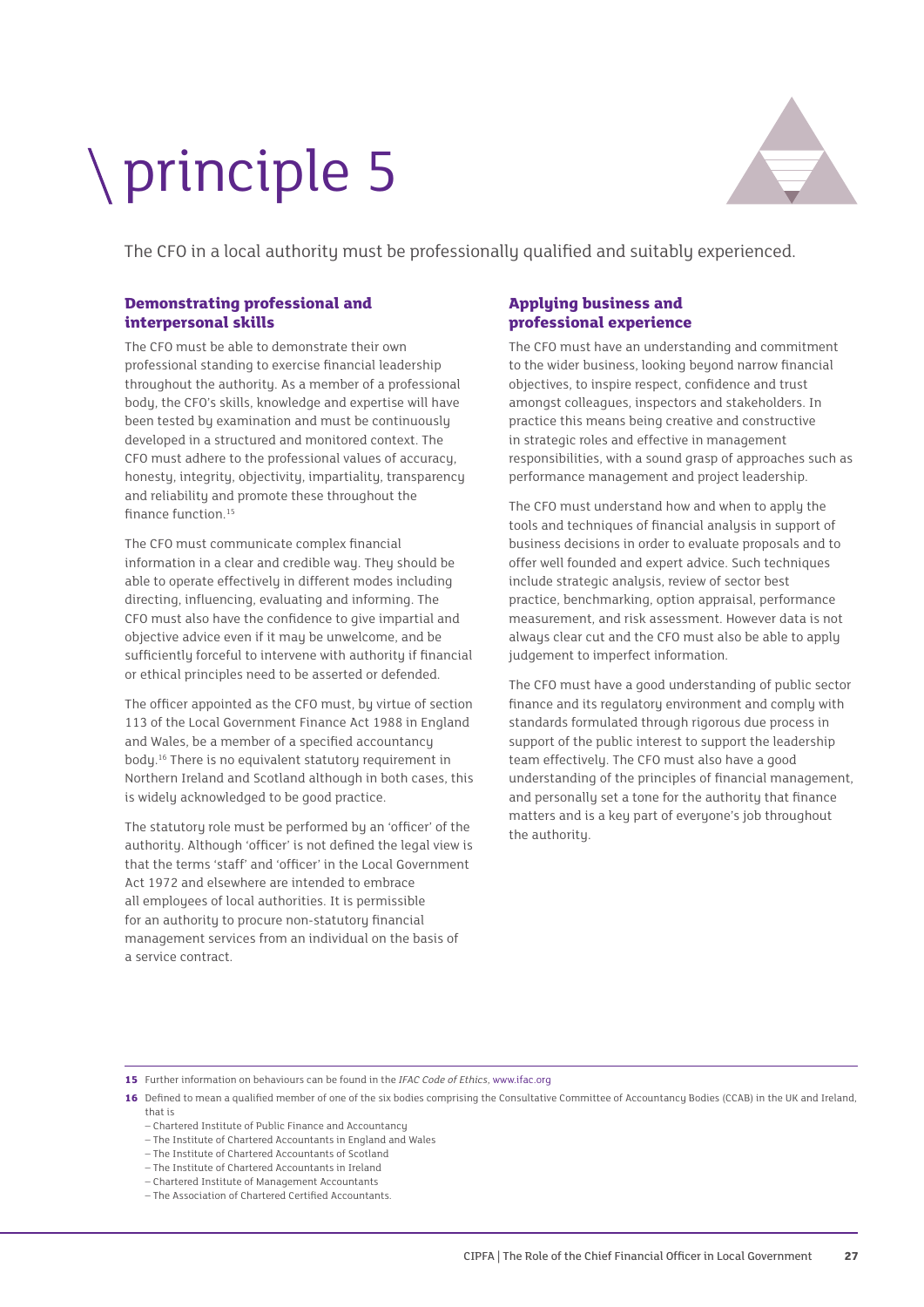

#### **Governance requirements Principle 5**

- Appoint a professionally qualified CFO whose core responsibilities include those set out under the other principles in this Statement and ensure that these are properly understood throughout the authority.
- **Ensure that the CFO has the skills, knowledge, experience and resources to perform effectively in both the** financial and non-financial areas of their role.



- Be a member of an accountancy body recognised by the International Federation of Accountants (IFAC), qualified through examination, and subject to oversight by a professional body that upholds professional standards and exercises disciplinary powers.
- Adhere to international standards set by IFAC on:
	- ethics
	- Continuing Professional Development.
- Demonstrate IT literacy.
- Have relevant prior experience of financial management in the public services or equivalent.
- Understand public service finance and its regulatory environment.
- $\blacksquare$  Apply the principles of public financial management.
- **Apply relevant commercial skills and understanding of relevant alternative delivery models**
- Understand personal and professional strengths.
- Undertake appropriate development or obtain relevant experience in order to meet the requirements of the non-financial areas of the role.

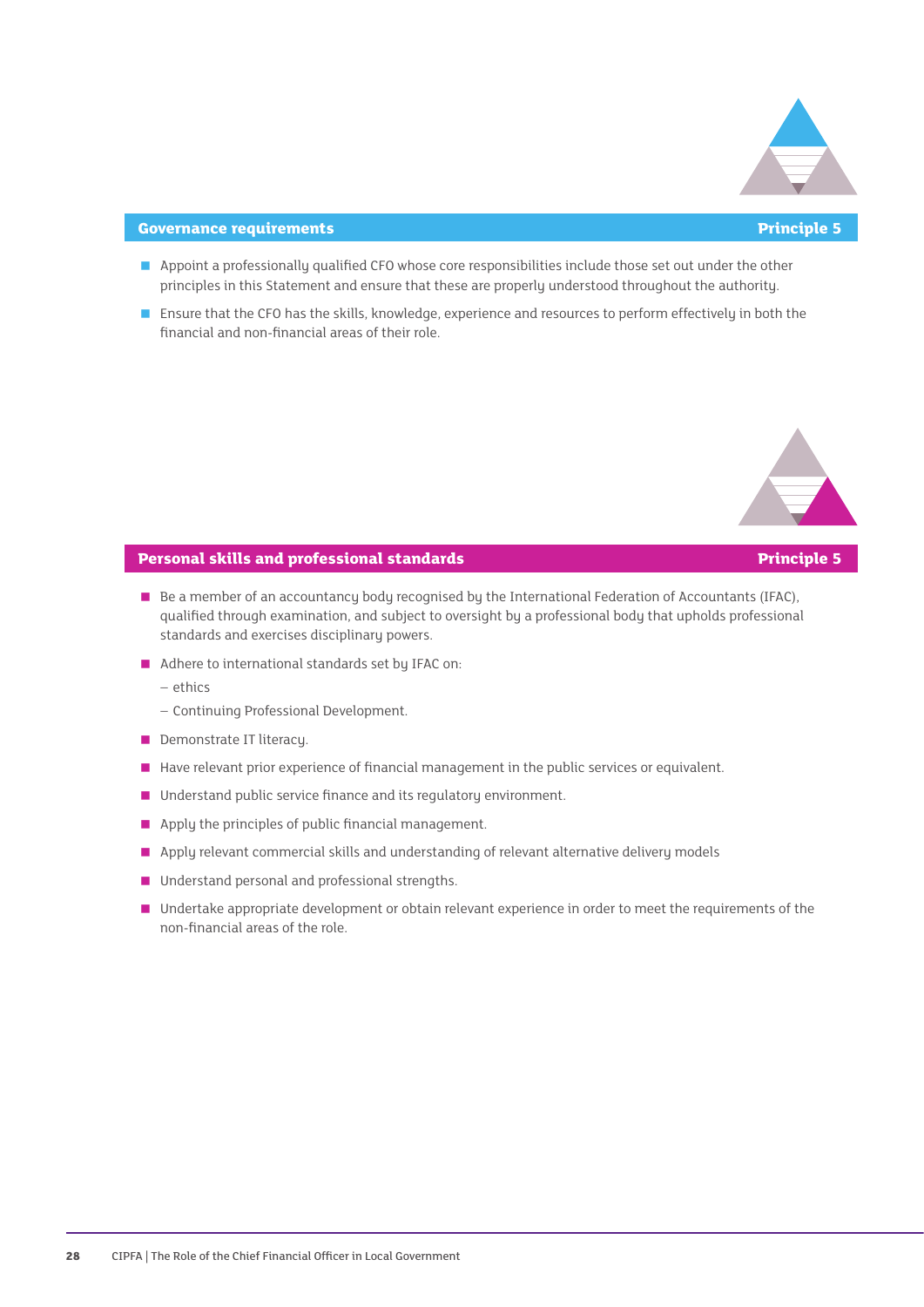### APPENDIX A

### legislative requirements

#### **Section 151 of the Local Government Act 1972 – England and Wales**

This section requires that every local authority in England and Wales should "make arrangements for the proper administration of their financial affairs and shall secure that one of their officers has responsibility for the administration of those affairs".

The words "proper administration" are not statutorily defined nor have they received judicial consideration. Section 58 of the Local Government Act 1958 had somewhat narrower wording requiring authorities to make "safe and efficient" arrangements for the receipt and payment of money.

"Proper administration" requires a somewhat wider consideration of all aspects of local authority financial management and should include:

- $\Box$  compliance with the statutory requirements for accounting and internal audit
- $\blacksquare$  ensuring the authority's (and ultimately its members') responsibility for securing proper administration of its financial affairs (Lloyd v McMahon (1982) AC 625)
- $\Box$  proper exercise of a wide range of delegated powers both formal and informal (Provident Mutual Life Assurance Association v Derby City Council (1981) 1 WCR 173)
- $\blacksquare$  responsibility for managing the financial affairs of the local authority in all its dealings
- $\blacksquare$  recognition of the fiduciary responsibility owed to local taxpayers (Attorney General v De Winton (1906) 2 CH 106).

This view is strengthened by Section 113 of the Local Government Finance Act 1988 which requires the responsible officer under Section 151 of the 1972 Act to be a member of a specified accountancy body.

#### **Section 95 of the Local Government (Scotland) Act 1973 – Scotland**

Section 95 states that: "every local authority shall make arrangements for the proper administration of their financial affairs and shall secure that the proper officer of the authority has responsibility for the administration of those affairs".

The same considerations as to the meaning of 'proper administration' as set out above apply in Scotland. There is no equivalent statutory requirement to Section 113, Local Government Finance Act 1988, requiring the CFO to be a member of a specified accountancy body, in Scotland although in both cases, this is widely acknowledged to be good practice.

#### **Section 54 of the Local Government Act (Northern Ireland) 1972 – Northern Ireland**

Section 54 requires that "council shall make safe and efficient arrangements for the receipt of money paid to it and the issue of money payable by it and those arrangements shall be carried out under the supervision of such officer of the council as the council designates as its CFO".

The Northern Ireland Act uses the more narrow wording previously used under the 1958 Local Government Act. There is no equivalent statutory requirement to Section 113, Local Government Finance Act 1988, requiring the CFO to be a member of a specified accountancy body, in Northern Ireland although in both cases, this is widely acknowledged to be good practice.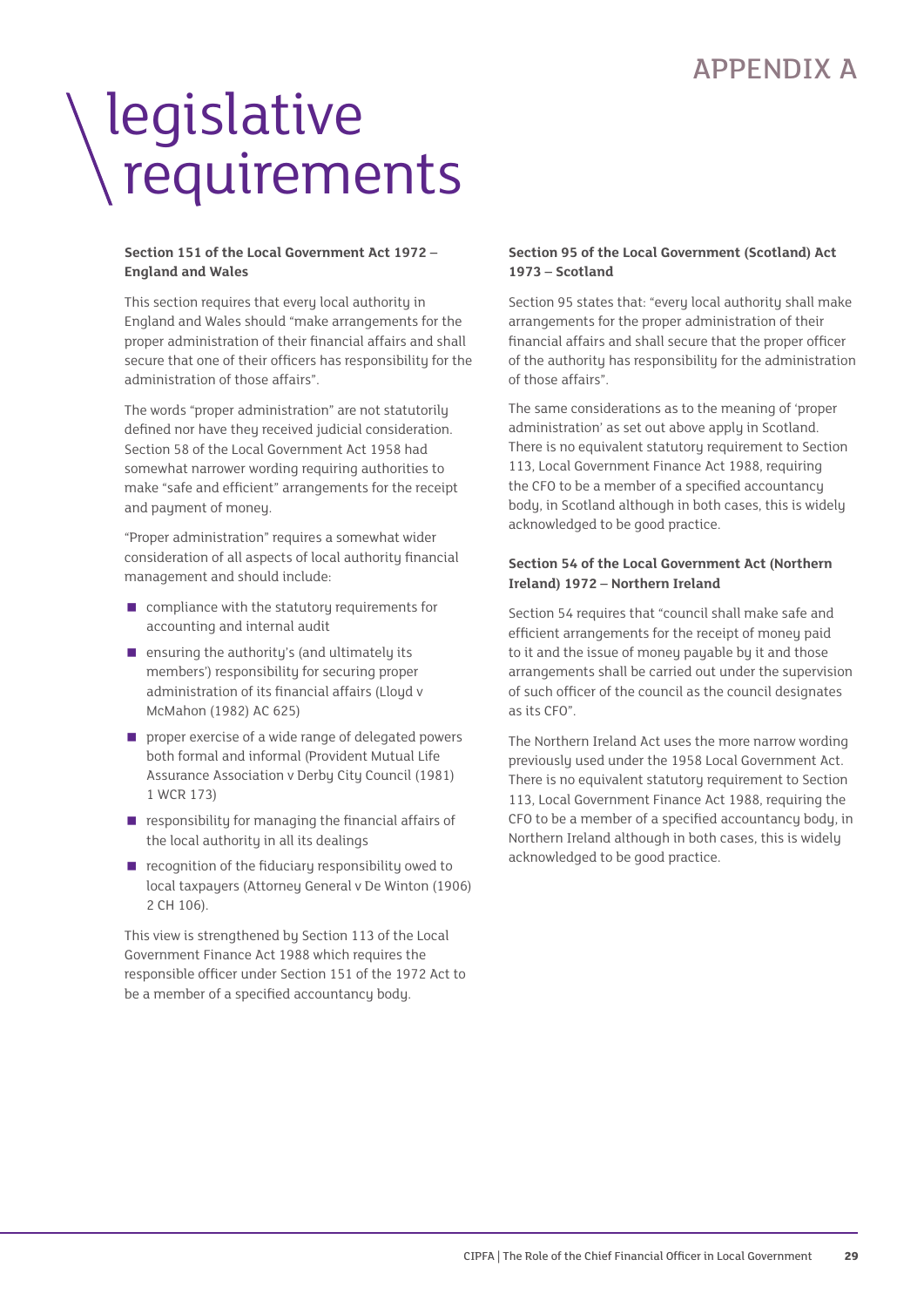#### **Section 114 of the Local Government Finance Act 1988 – England and Wales**

The responsible officer under Section 151 of the 1972 Act had his or her duties significantly extended by Section 114 of the 1988 Act which requires a report to all the authority's members to be made by that officer, in consultation with the council's monitoring officer, if there is, or is likely to be unlawful expenditure or an unbalanced budget.

#### **Introduction**

Section 114 (1) of the Local Government Finance Act 1988 places a duty on the CFO to report certain matters to the authority. Serious consequences could follow making such a report and this note recommends sound procedures and consultation, particularly with the authority's CLO if that person is not the MO, prior to making the report.<sup>17</sup>

The duty of the CFO to report is triggered if they believe that a decision involves (or would involve) unlawful expenditure a course of action is unlawful and is likely to cause a loss or deficiency an entry of account is unlawful.

In those circumstances the CFO is required to make a report to the authority and send a copy to every member and the external auditor. The course of conduct which led to the report must not be pursued until the full council has considered the report. The council must consider the report within 21 days and decide whether it agrees or disagrees with the views in the report and what action it proposes to take.

Likewise the CFO must inform the authority where they believe that the authority's expenditure is likely to exceed available resources. The authority is prevented from entering into any agreements incurring expenditure until the council has considered the report.

Regulations under the Local Government Act 2000 have amended section 114 for those authorities in England operating executive arrangements. In those cases such reports are submitted to full council in respect of non-executive functions and to the executive for executive functions.

If the unlawful expenditure relates to actions undertaken by the executive then under sections 114A and 115B, the CFO's report must be submitted to the executive. Copies

must be sent also to all members of the authority and the external auditor (and the council manager if there is one).

No action should be carried out until the executive has considered the report. The executive must then provide a report to the authority, the CFO and the external auditor, explaining what action, if any, is to be taken and the reasons.

This guidance note is intended to assist in the provision of sound legal (and financial) advice to members of the authority the duty to make a part VIII report rests with the CFO and nothing in this note derogates from that responsibility.

The legislation raises issues that could place the CFO in conflict with his or her employers. The consequences of submitting a part VIII report are unlikely to be in the long-term interests of the authority, its officers (or even local government generally) if many have to be made. The need to issue a number of s114 reports would also indicate that there are underlying problems with the overall performance of the authority. Every action should be taken to avoid conflict by providing timely advice to elected members and where possible offering alternative lawful solutions on financial matters. However, at the end of the day section 114 imposes a statutory duty on the CFO.

#### **Preliminary matters**

Information resulting in the need for a part VIII report could come from the CFO's staff, an officer, a member of the authority, the public or the auditor. All elected members and officers should be made aware that it is the CFO's duty to raise possible issues requiring investigation which may lead to a formal report. This could in part be achieved by including details of the CFO's statutory duty in the member/officers' protocol in the local authority's written constitution which must be prepared and maintained under section 37 of the 2000 Act. The topic should also be included in members' training programmes.

Making a report under sections 114 (2) and 114A(2) requires the CFO to make a decision that an act or omission is or could be unlawful; this decision should only be taken after full consultation with the head of paid service, the authority's MO (and chief legal officer where the CLO is not the MO) whereas a report

17 The statutory duty is to consult the head of paid service and MO.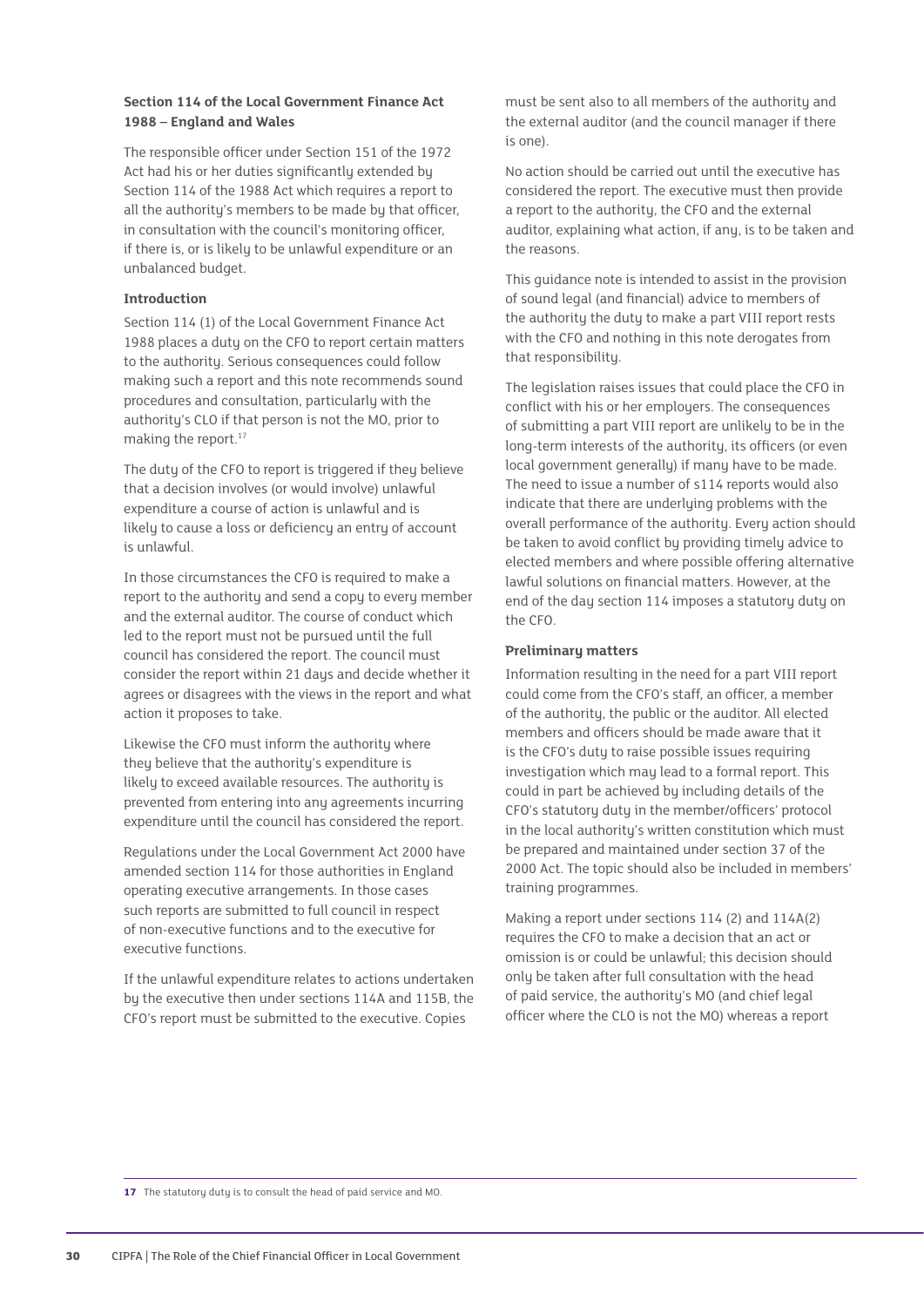under section 114 (3) requires a financial judgement on (essentially) the budget which the CFO could take alone. Even in a section 114(3) report the CFO is required by statute to consult the head of paid service (chief executive) and the MO because other corporate and legal issues may well flow from the report and because there may be overlaps with the MO's duty to report to the authority about unlawfulness under the Local Government and Housing Act 1989 section 5.

MOs have a reciprocal duty to issue reports under section 5 of the 1989 Act and to consult the head of paid service (chief executive) and CFO on their reports.

Circumstances of a developing situation (for example, shortage of budget resources or a prospective unlawful act) should be distinguished from the imminent or actual situation. Timing of a part VIII report will need careful thought and decision.

There may well be occasions when the chief executive, the MO, the CLO or the CFO will be asked for a view on matters which the authority has under consideration but which if developed might lead to a part VIII report. A mere preliminary enquiry or request should not lead to a formal report under the Act. If the situation develops the need to report must be reviewed.

It is not considered that the provisions of sections 114 (2) and 114A (2) relate to cases of discovered fraud (which could be the subject of criminal prosecution) – these should normally be dealt with under the authority's financial regulations.

A decision will be needed whether to report or not on items which could be regarded as outside sections 114 (2) and 114 A (2) such as trivial expenditure or loss of income although there may be circumstances in which such a report may be justified.

In the case of action under section 114 (3) the need for a report arises only where an authority's total resources fall short of likely expenditure. It does not apply where, say, a committee's budget is overspent – this might be the subject of a report outside the provisions of part VIII although this could in some circumstances amount to a loss or deficiency under section 114 (2) (b) or 114 A (2) (b).

This note assumes that within the authority the chief executive, MO/CLO and CFO are three separate posts. They may not always be so, although there is now a

statutory bar on the chief executive or CFO being the authority's MO. The authority's MO may also be the CLO. Where the roles are separate both should be consulted.

#### **Recommended procedures**

Having regard to the circumstances and the preliminary matters mentioned above the procedure for a report under section 114 (2) or 114 A (2) – an unlawful act or omission – is suggested as follows:

- Consult with the MO/CLO on the issue of unlawfulness.
- Consult the chief executive on the matter  $(s114(3A))$ and s114 A (3)).
- $\blacksquare$  If there is disagreement or doubt the CFO should ask the MO/CLO to obtain Opinion of Counsel.
- If there is still disagreement after Counsel's Opinion, the CFO and MO/CLO refer the matter to the chief executive for assistance on procedures but chief executives should not substitute their own advice, even where legally or financially qualified.

Under section 114 (3) where the matter is an unbalanced budget – real or potential – the CFO is in a better position to come to a decision unaided. However it is recommended:

- $\blacksquare$  an informal indication is given by the CFO at a very early stage and an attempt made to get immediate remedial action
- $\blacksquare$  the likelihood of a report under section 114 (3) should be made known to the chief executive at an early opportunity
- $\blacksquare$  the CFO should consider informal consultation with the internal and external auditor

At this point the CFO has to decide the course of action. If it is decided to proceed, the CFO goes to next stage.

Where the CFO decides there is a case for a part VIII report:

- $\blacksquare$  If the action or expenditure is potential the CFO should draft a report stating the facts and reasons and discuss with the MO, the chief executive and relevant chief officers how to obviate the need for the report by remedial action. If successful the matter will rest.
- Where remedial action is not possible, or where the act or expenditure has already happened, the CFO should draft a report as in consultation with chief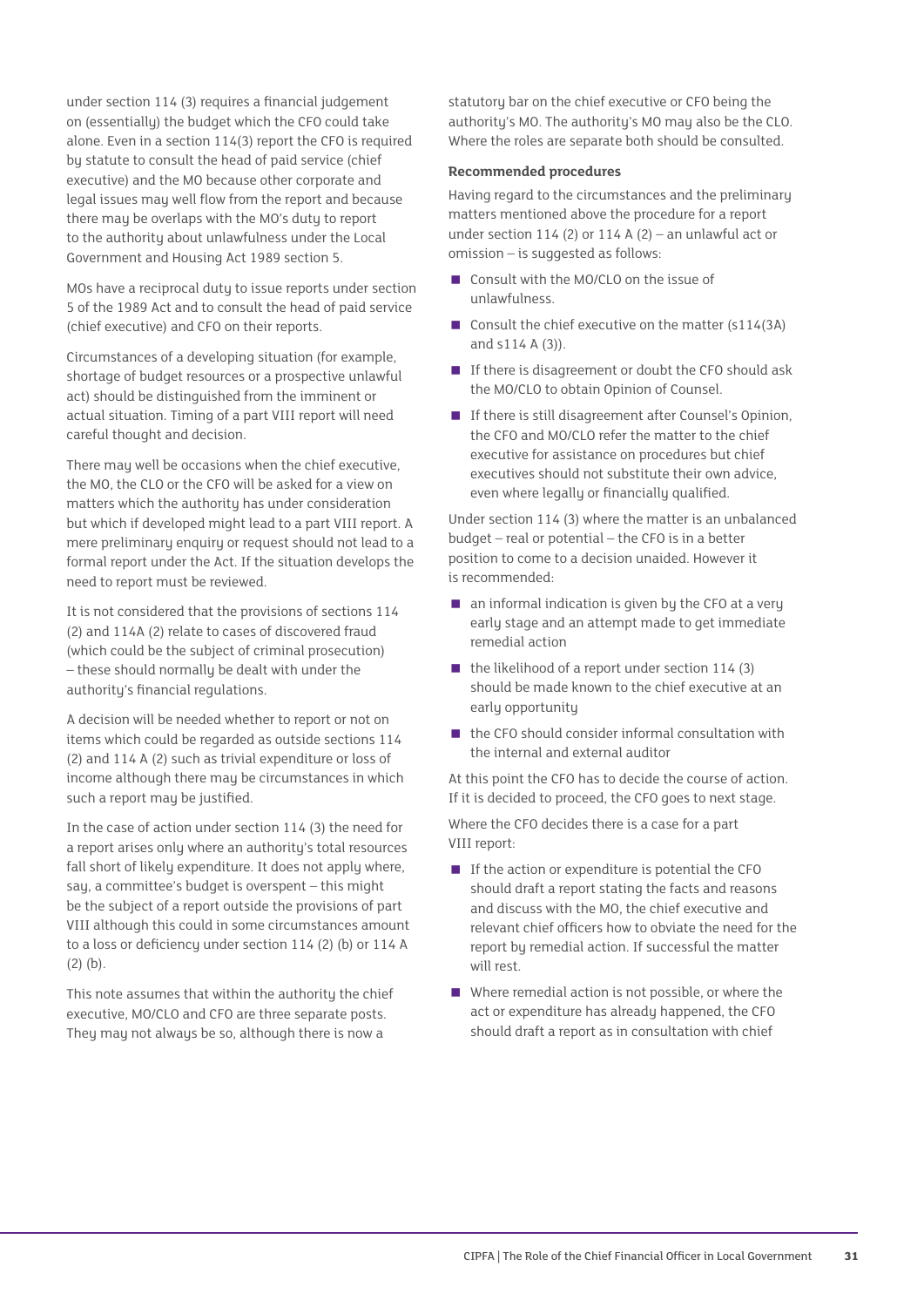executive and MO. The report should clearly state that it is made under the relevant sub-section of section 114 or section 114 (A) of the Local Government Finance Act 1988 and the consequences. The CFO then 'makes' the report by signing it personally.

The statutory duty to make a part VIII report and send a copy to each member of the authority and the external auditor rests on the CFO. The Act does not say when a report is to be sent but implies it should be sent as soon as reasonably practicable.

Where an authority in England or Wales is operating executive arrangements under the Local Government Act 2000 the report must be to the full council and sent to each member of the council and to the auditor, if it relates to non-executive functions or the likelihood of an unbalanced budget.

Where the local authority is operating executive arrangements, and the executive (or a person on their behalf) is about to make or has made a decision involving unlawful expenditure, a loss or deficiency or an unlawful item of account, the CFO must make the report to the executive, and send copies to every member, the auditor and (in the case of a mayor and council manager) the council manager.

The duty to make and send the report rests with the CFO and that starts the 21 day 'prohibition period' and in normal circumstances the timing of sending it needs to be carefully considered in consultation with the 'Proper Officer' for calling meetings (and the chief executive if not that officer).

Part VIII reports are likely to be made in highly contentious circumstances and as such could be the target for legal challenge. They must therefore be subject to most careful drafting, rehearsing all relevant matters and arguments besides clearly advising as to the options or decisions sought.

Whatever the decision, the CFO must have taken all steps necessary to arrive at and justify that decision. The CFO should ensure that there is a proper record of the considerations leading to the decision.

The executive must then meet within 21 days to consider the CFO's report and no action must be taken until this has happened. After considering the report, the executive must then prepare a report which specifies what action (if any) the executive has taken or proposes to take, the timing and the reasons for the action. A copy of that report must be sent to the external auditor, every member of the council and the CFO.

#### **Liaison with proper officer responsible for calling meetings: (Schedule 12 Local Government Act 1972)**

It is for the "proper officer" to advise on procedure for considering the report but by agreement such information could be included in the CFO's report or accompany it.

The report could be sent to each member of the authority as a separate document. However, in the case of reports to the full council it would be advisable to send copies with the council summons to the meeting which will consider it. In the case of reports to the executive, copies could be sent with the agenda for the meeting which will consider it, as well as the remaining members of the council and the council manager (if any). In both cases copies must be sent to the auditor.

The statutory duty to send the report is the CFO's but it is recommended that normally the authority's usual procedure for sending reports to all members be followed. However, proof the report was sent to individual addresses may subsequently be needed, so special arrangements for delivery may be required.

#### **Other matters**

Once the CFO has sent the report to each member of the authority (or to each member of the council, the executive and council manager (if any) where executive arrangements are operating) and to the external auditor, their reporting duty under part VIII has been completed.18 In the case of authorities with executive arrangements, the executive must then issue its report in response. The CFO, under their section 151 responsibilities may then have to advise full council on the outcome. If the authority (or the executive) acts positively on the s114 (114A) report, well and good; if

**18** If inadequate action is agreed in response to a s114(3) report the CFO may need to consider whether or not a further report is required to address the situation. This should be decided in conjunction with the chief executive, MO and (if necessary) legal advice should be sought.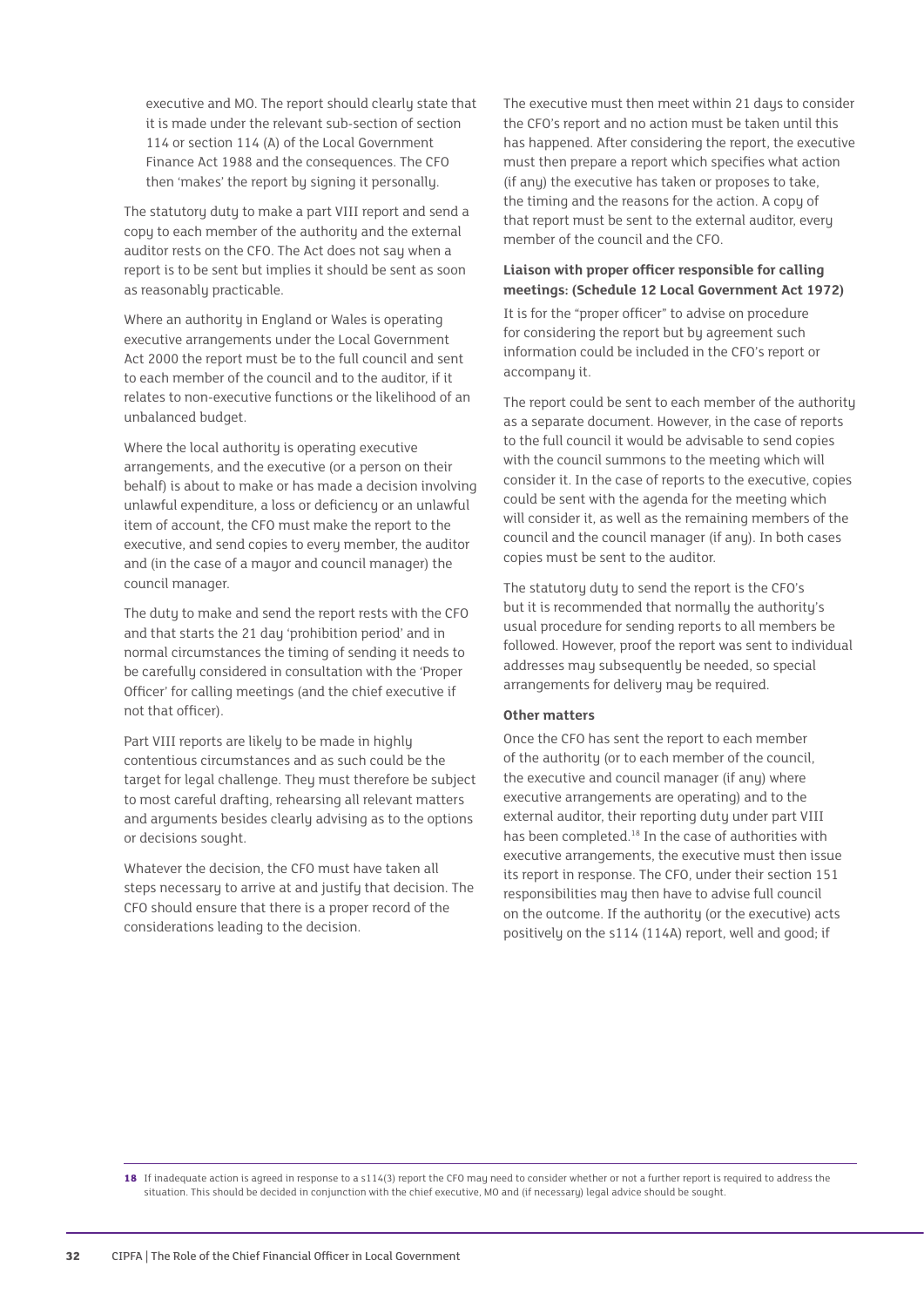not, any further formal action is to be taken by the external auditor with the issuing of an 'advisory notice' under section 29 (schedule 8) of the Local Audit and Accountability Act (2014) or by applying to the court for a declaration under section 31 of the same Act.

The authority's standing orders and financial regulations should be compatible with the part VIII procedures.

In the light of these provisions it is clearly essential that all reports to committees or to the executive, an executive committee or an individual executive member containing financial matters should be cleared with the CFO. The CFO should also have access to all decision records, minutes and forward plans of executive key decisions.

The Local Government Finance Act, 1988, requires the authority to provide the CFO with sufficient resources to carry out their duties under part VIII. These would include the cost of obtaining advice and resources outside the authority if required.

The CFO's duties under part VIII must be carried out personally and it is recommended that they nominate a person to act in their absence or when ill under section 114(6).

The activities of companies set up by authorities appear to be outside the present legislation for section 114/114A reports.

Where a report has been made under section 114(3), arrangements need to be made to inform all persons, including school staff, who have delegated authority to enter commitments, that such powers are suspended during the prohibition period.

#### **Section 114 equivalent in Scotland and Northern Ireland**

Section 114 does not apply to Scotland – instead the requirement to set a balanced budget is established in s108(2) of the Local Government (Scotland) Act 1973 and s93(3) of the Local Government Finance Act 1992. In Northern Ireland, the equivalent duty – whilst not specified in statute – would rest with the authority's CFO in keeping with the statutory responsibility under section 54 of the Local Government Act (Northern Ireland) 1972.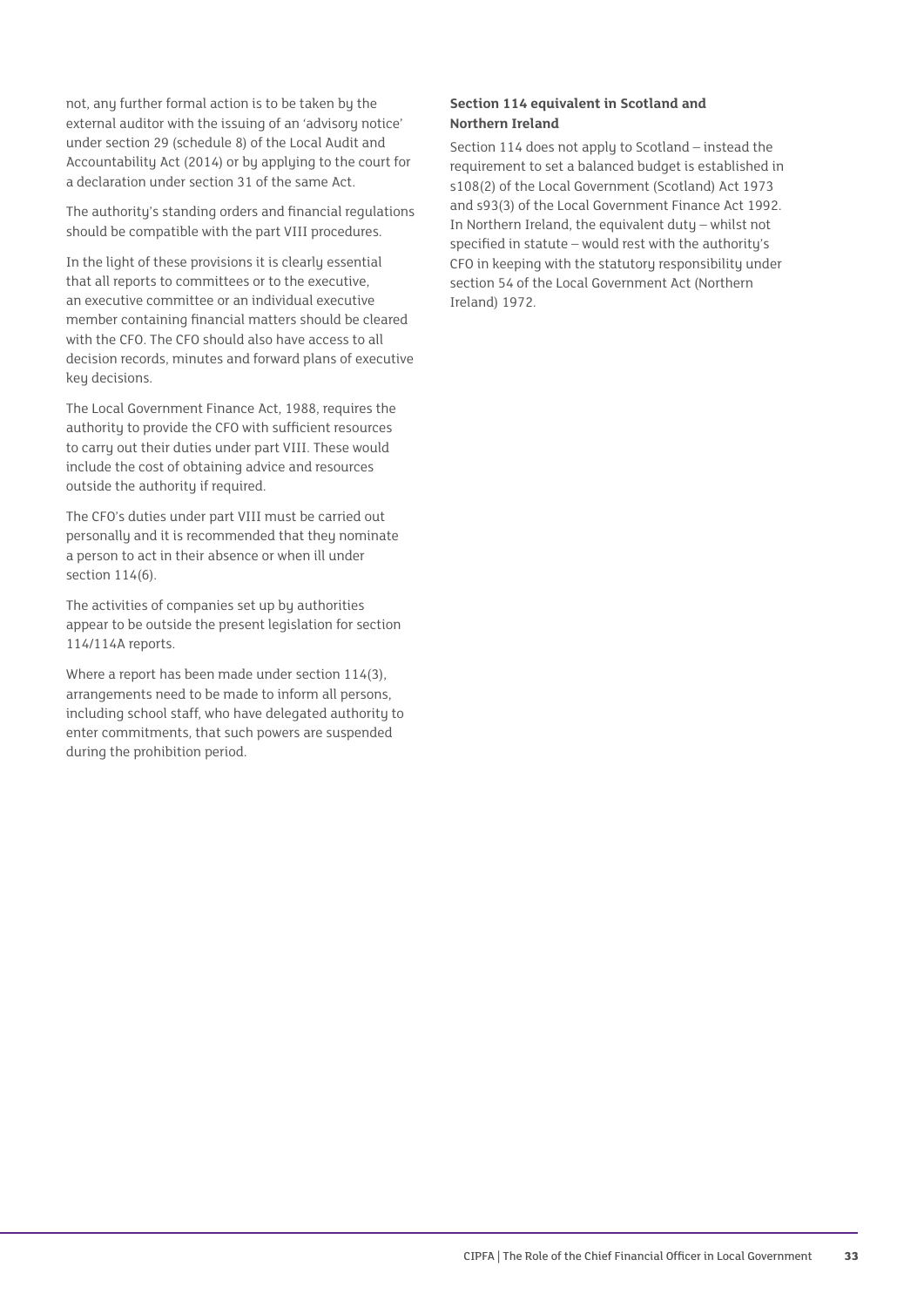### APPENDIX B

# **Flow chart for Section 114 Local Government**  flowchart

**Finance Act 1988 (England and Wales) Procedures** for section 114 local government finance act 1988 (England and Wales) procedures

MATTER COMES TO THE ATTENTION OF

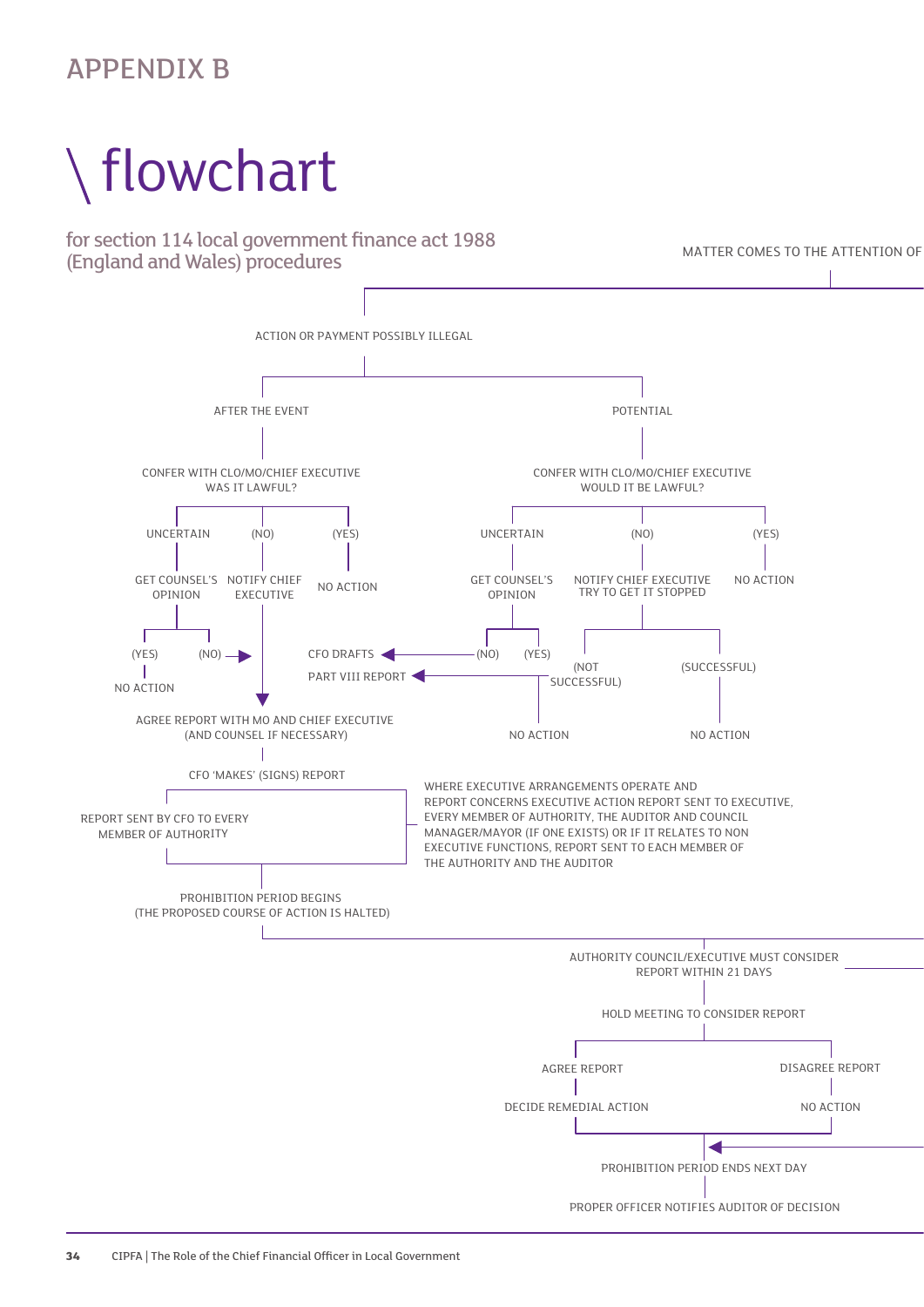